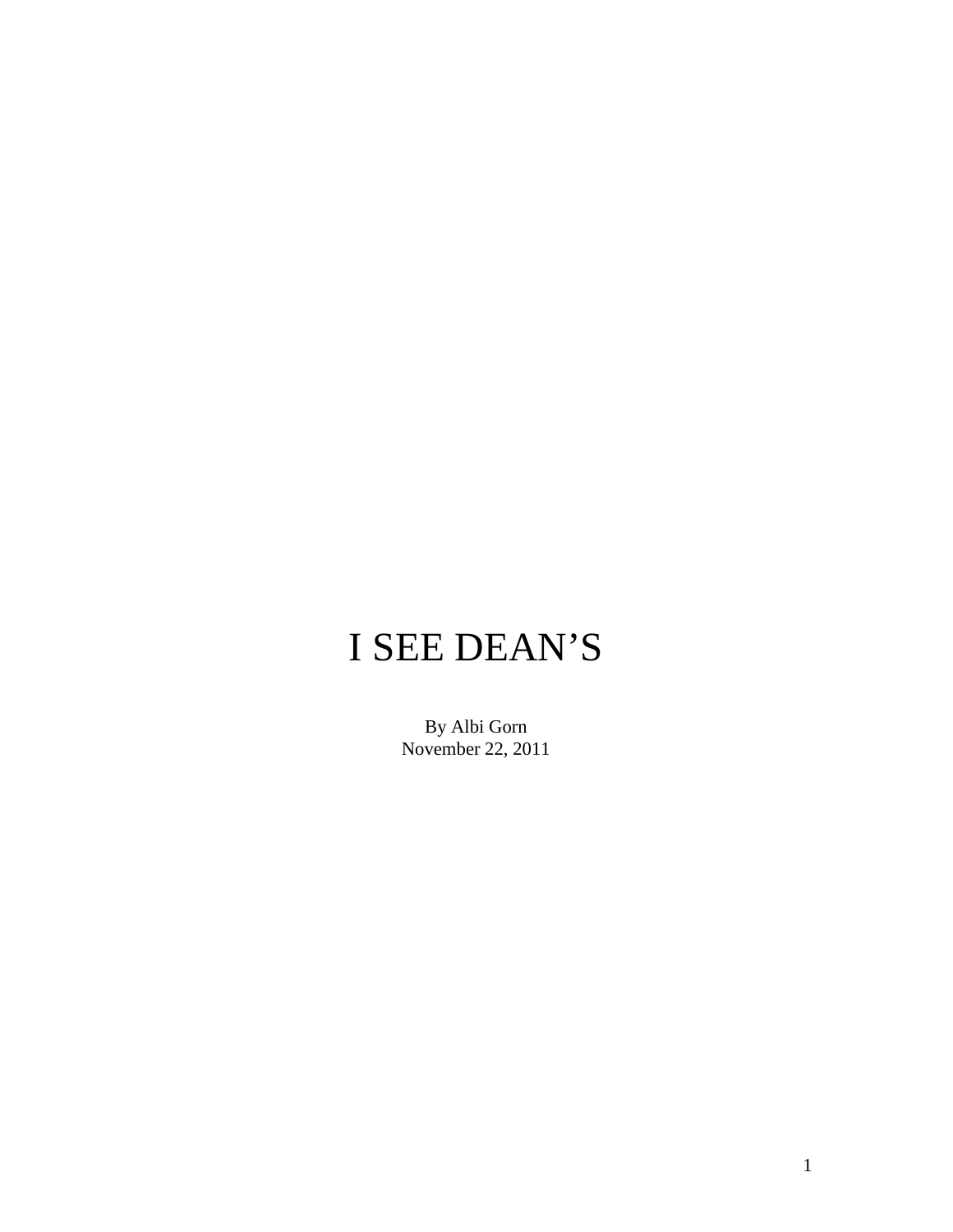# *He came from somewhere back in her long ago*

 "Anyone who'd have an affair is out of his mind," Larry said, typing in "Dean's Farm."

 "I'm not having an affair," I answered in a Jack Bennyish exasperated inflection. This was the third time he said it, and with Larry there was no telling if he was joking, I doubt if even he knew. "And I tried that," I added, indicating Larry's Google search, "that's not going to get you anywhere."

"Patience, like dad always said when we were fishing, patience."

 "The place was taken over by someone years ago. I just don't know the name of the new outfit."

"We'll find it," Larry said confidently. He was good at finding things on the computer, not so much in real life. "What was that town where the train stopped? Athol, right?"

"Yeah, Athol, right. Try that."

He already had, of course.

 "See, here's the problem – hmm, that didn't help." The search results were useless. Who knew there was an Athol in Massachusetts?

"Add an N-Y to it, see if that does it."

 "The problem is," Larry went on, ignoring my advice and instead Google Mapping Athol, "first, you end up with a second wife. Whoever you're diddling –"

"I am not diddling anybody."

 "– is going to start making the same demands as you get at home. Who needs it twice? Do you recognize any of these roads? I don't. County Rd. 13?"

 "It was like you went on this road into the mountains, dirt road, and it just wound up."

"Yeah, I remember. No turns. Anyway, that's the first problem."

 "Oh, like the fact that when you have an actual affair you're cheating on your wife and actually also on your kids, that's not a problem?"

 "That's a moral problem. When you weigh a moral problem against some hot cutie that wants to sleep with you, it's a test of willpower. It has nothing to do with being blindsided or being stupid, making a choice that yields five minutes of passion and five months of nagging."

"Why are we talking about this? I'm not having an affair."

 "Me thinks the lady – wait, what was the name of that place we went for Carvel?" "Carvel? In Yonkers?"

 "No, no up at Dean's. I mean it wasn't Carvel, we just called it that. But it was soft serve ice cream in those funky cup cones –"

"Oh, yeah, the horseback riding place. Sun Canyon."

 "Right, good, Sun Canyon. Might still exist, you never know. And it was on a road that branched off of the road to Dean's."

"Great, Larry. Try that."

 "But the second problem," Larry persisted as my head slumped to my chest, "is that it becomes the most important thing in your life, and each night when you come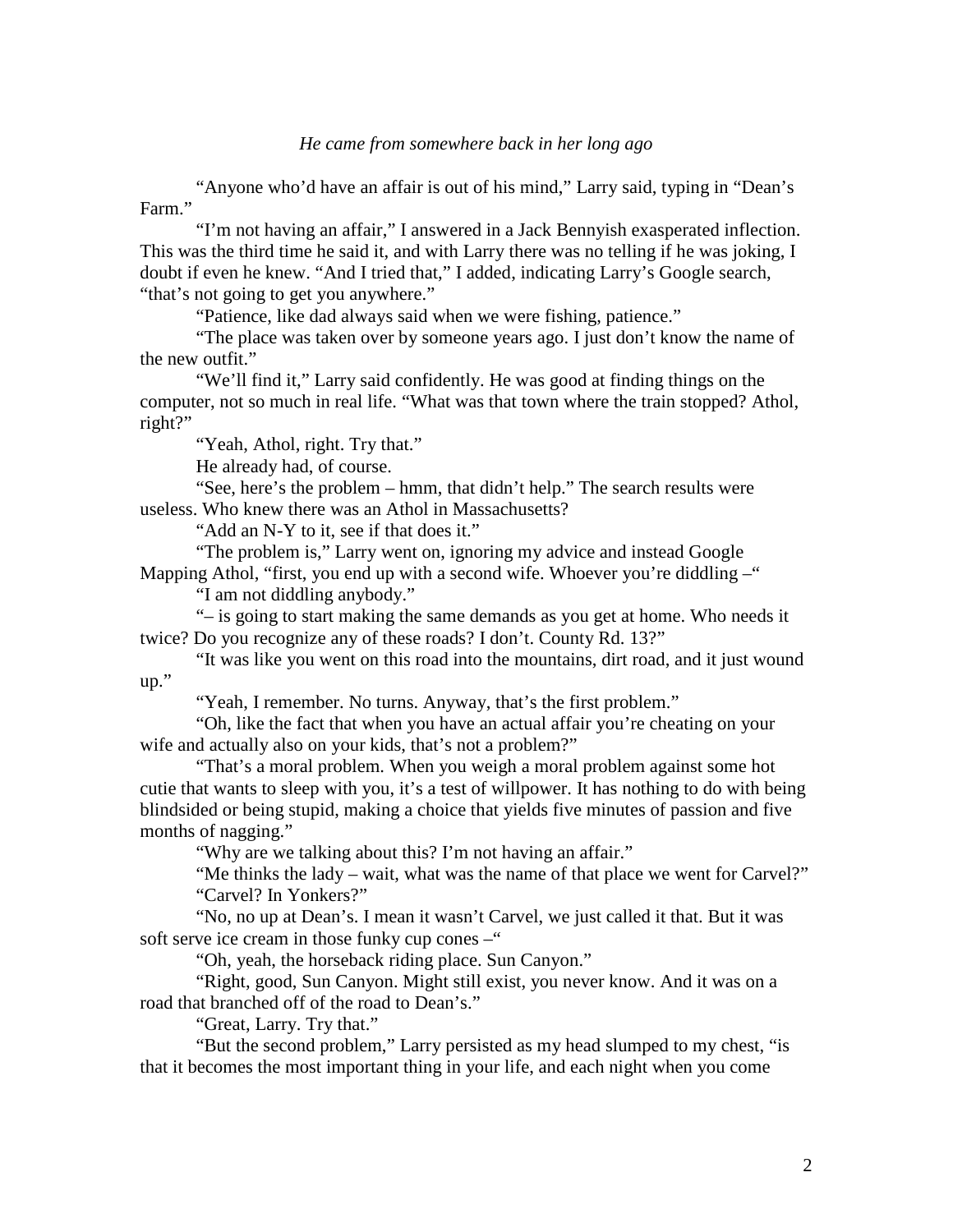home to your wife you can't talk about it. The best part of being married, you have someone to talk to, and you can't."

 "In the fullness of time, if I ever contemplate having an affair, as if any woman under the age of seventy would ever look twice at me, I am sure to reap the benefit of your remonstrations – wait, go back." Larry had found a history of Thurman, the town next to Athol up in the Adirondacks. And there was a mention of the Sun Canyon dude ranch, undoubtedly the same place we went to as kids for ice cream.

 "All it says here is High Street. Well, if it hasn't moved, that's a start," and Larry brought up a map of High Street in Thurman. It didn't really help much. And there was no date on the history and no indication that Sun Canyon still existed. A Google search came up ambiguous although one hit mentioned Warrensburg. Warrensburg was the town we went to for movies, the biggest town in the area.

 "Infidelity, it's not what you think it's going to be. Keep that in mind, kiddo," Larry continued, as he quit the site.

"Wait, you -"

 "I'll work on it some more. Might have to make some phone calls or maybe even take a drive up there, but we'll find it. I'm just worried about you, that's all. This is some ten year old girl from 1957 and –"

 "And now she's 64 years old and engaged, apparently, and I'm happily married and I'm not about to try to get in the sack with her."

"Then why are we going through this, remind me?"

"To find out the answer to that very question," I said.

There was a pause as Larry looked at me with severe incredulity.

"Anyone who'd have an affair is out of his mind," he repeated.

-o0o-

# *The sentimental fool don't see*

 Janie and I were a good match. We effectively double-teamed our parents in the front seat for most of the four-hour ride from the Bronx up to Dean's in my father's blue and white DeSoto. Janie fended off all the parental suggestions of games we could play with her incomparable *Idon'twanna*, while my *whocares* effectively cut the legs out from under any wildlife sightings.

"Look, kids. Cows!" enthusiastically intoned my mom.

 "Who cares," I grumpily answered back, even as I was looking at the equally bored bovines with a fair amount of interest.

 The conversation between my mom and pop and Janie's mother was mostly indecipherable but at best it was just conversation which did little to alleviate the tedium. We lived right by Van Cortlandt Park in the Bronx and were not as scenery starved as much of the rest of the City. And while there were no mountains such as we were riding into, scenery was kind of invisible to most kids, unless it was on TV. But by the time we turned onto the dirt road that signified the final leg of our journey, the grumbling and whining stopped, the tacit partnership between us ended, and the tension mounted.

 We were engaged in the ritual that officially ushered in our summer vacation. The first person to actually see Dean's would shout out: I see Dean's. You didn't win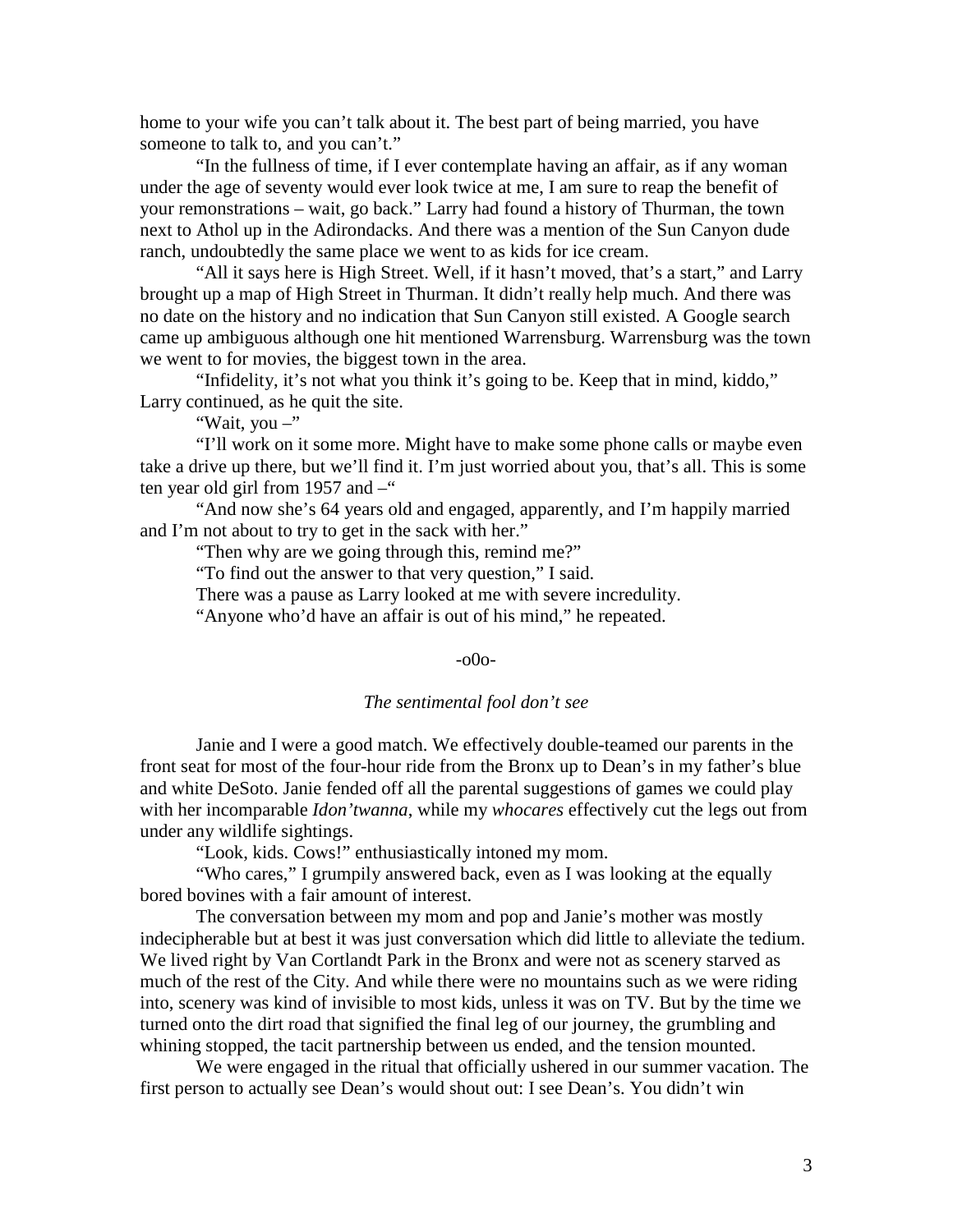anything but bragging rights, but that was no small prize for ten year olds. And of course, we would be spending the summer with a half dozen or so other kids who had engaged in similar contests in their respective cars, so even the bragging rights were diluted. There was, I suspect, a feeling of self-satisfaction at having been the one to have opened the doors to this unlikely paradise. The tension was unusually keen this time around as my brother Larry, who invariably won, was staying in the city this summer, so it was up for grabs.

 Independence – that was Dean's most appealing aspect. Other than the pool, the kids could go anywhere at any time. Parents were there to minister to bumps and scratches, cut up your meat or transform a soft boiled egg and cut-up buttered toast into eggie-in-the-cuppie, or chauffeur you to ice cream or the movies. But the kids, as a group, set the day's agenda, the rules of engagement, and generally owned the world of Dean's.

 The kids were the children of my parents' friends, or friends of their friends. And most of the families lived in the same neighborhood in the Bronx. How they found this place was yet another question I stupidly left unasked during my parents' lifetime. How the elderly, widowed and recently remarried Mrs. Dean felt about having a bunch of New York Jews eating at her dinner table was still another insoluble mystery.

 "I see Dean's!" Janie shouted out. She had the window seat behind the driver, and as Dean's became visible right after a sharp right-hand bend in the road, it was a foregone conclusion that she would see it first (in addition to all the other perks of the window seat) – but it was our car and she was our guest, the kind of courtesy that would disappear once we disembarked into our summer world.

 "You can't see it yet – there it is. I see Dean's," I protested. It was expected of the loser to raise this objection, and it was telling that in the quarrel that followed, "did so," "did not," we neither asked the parents to arbitrate, nor did they make any attempt to.

Independence.

 As the parents started to unload the baggage from the trunk, Janie and I went immediately to our favorite spots. Janie ran into the Main House to get an orange soda from the vending machine there. She did this every summer when she arrived so she could go feed a bottle to the lambs. We were strictly forbidden from doing that, but Janie was getting a running start on her teen years. I walked over towards the New House, outside of which, just opposite the shuffleboard court, was a truly unique item: an Adirondack swinging bench, a kind of loveseat suspended in a frame on which you could gently sway. I had issues with swings, not being able to pump my legs, but could easily manage this apparatus, which might have accounted for how much I enjoyed sitting there.

 But that day I was surprised to find someone sitting in my chair. A blue-eyed, blond-haired girl, looking to be about my age, with the thickest eyelashes I had ever seen.

She looked up and smiled at me, and for the first time in my life, I fell in love.

-o0o-

*Trying hard to recreate what had yet to be created once in her life* 

V-A-R-D-A space B-R-A-H-M-S and enter.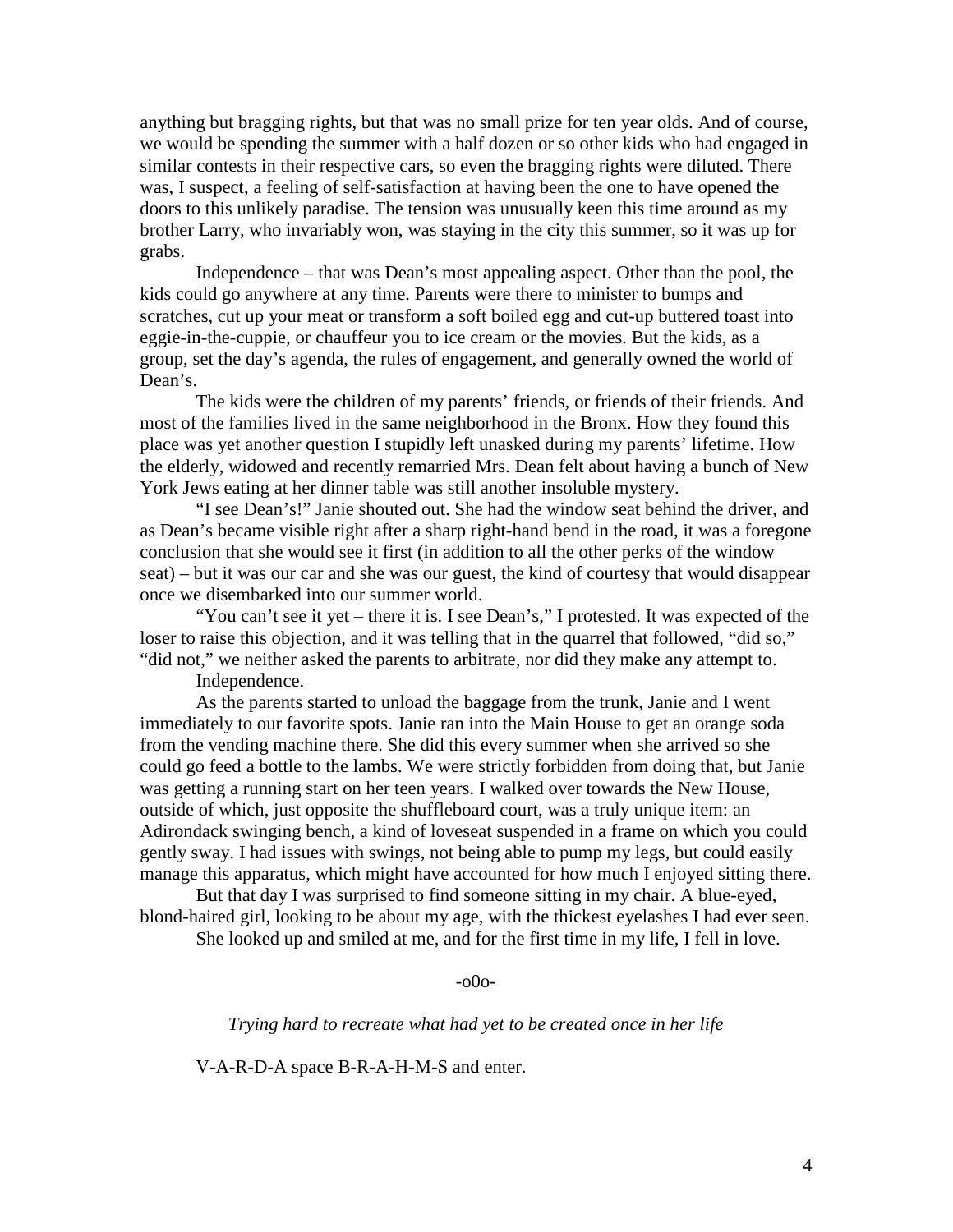How many could there be, after all. It was an August afternoon. I sat in my office with nothing to do, idly surfing the net, one hit suggesting another, in just the same way as my mind was idly surfing my memory. And then she popped up.

 The Google search produced a slew of hits, but all seemingly about the same person, including one small, not terribly focused picture of a woman of about the right age pointing to a sign that said "Rose garden." I enlarged it a bit and damn if it didn't look like her, a sixtyish version of her in any event. A listing in a synagogue newsletter from Albuquerque included an email address. I gave it a try.

 "Varda, first, I'm not sure you're the Varda Brahms I knew, but since there don't seem to be any other Varda Brahmses around, I thought I'd give it a shot; and second, I have no idea if you'll remember me."

I continued on about Dean's and told her I'd love to hear from her.

And I quickly did.

 A few weeks prior, I had reached out to another friend from my past whom I hadn't seen in several decades. I found her number and called her. When she picked up the phone I said:

"Harriet?"

"Yes," she said tentatively, sounding a bit cautious.

"Albi Gorn."

 "ALBI GORN? NO FUCKING WAY," was her satisfying reply, which I could have heard all the way from the west coast without using a phone.

No such luck with Varda.

 Her reply was terse and reserved. She kind of remembered me, although apparently not in the way I remembered her. She vaguely remembered Dean's. As it turned out, I was just the latest in a series of unexpected reconnections that she had experienced with folks from her past, which she found curious and perhaps to be some kind of sign. She thanked me for reaching out and invited me to share any other memories I had.

Not exactly the tone I was hoping for.

But regardless, it was in this inauspicious way that our correspondence began.

 And once again I encountered the conundrum of all these reconnections. I had reached out to someone I once knew at a specific time and place, at a specific point in my life. And I had reached someone I didn't really know, at a different time and place, and a different point in my life. And while I was happy to make a new friend, at the same time I wanted to connect, to reconnect to the old one. Her kind of vaguely remembering me put a serious damper on that possibility.

 We pretty quickly exhausted our memories. She had none; that made it even quicker. The emails were a mix of the metaphysical places we had gone, bits and pieces of our histories, and thumbnail expounding of ideas and philosophies we had traversed and treasured in the fifty plus years. But whenever I could, I brought up that summer. I asked if she had photos of herself at that time. She didn't, but she said she had a tape her brother had put together of film her mother had shot of her and the family when she was a kid that included a bit of that summer at Dean's. I told her I was anxious to see it.

 On my computer at work I had set as wallpaper a picture I had recently acquired of another girl from my past, Carolyn Marcus, who had made an indelible impression on my heart as a young teenager at sleepaway camp in the Poconos. She was sitting on a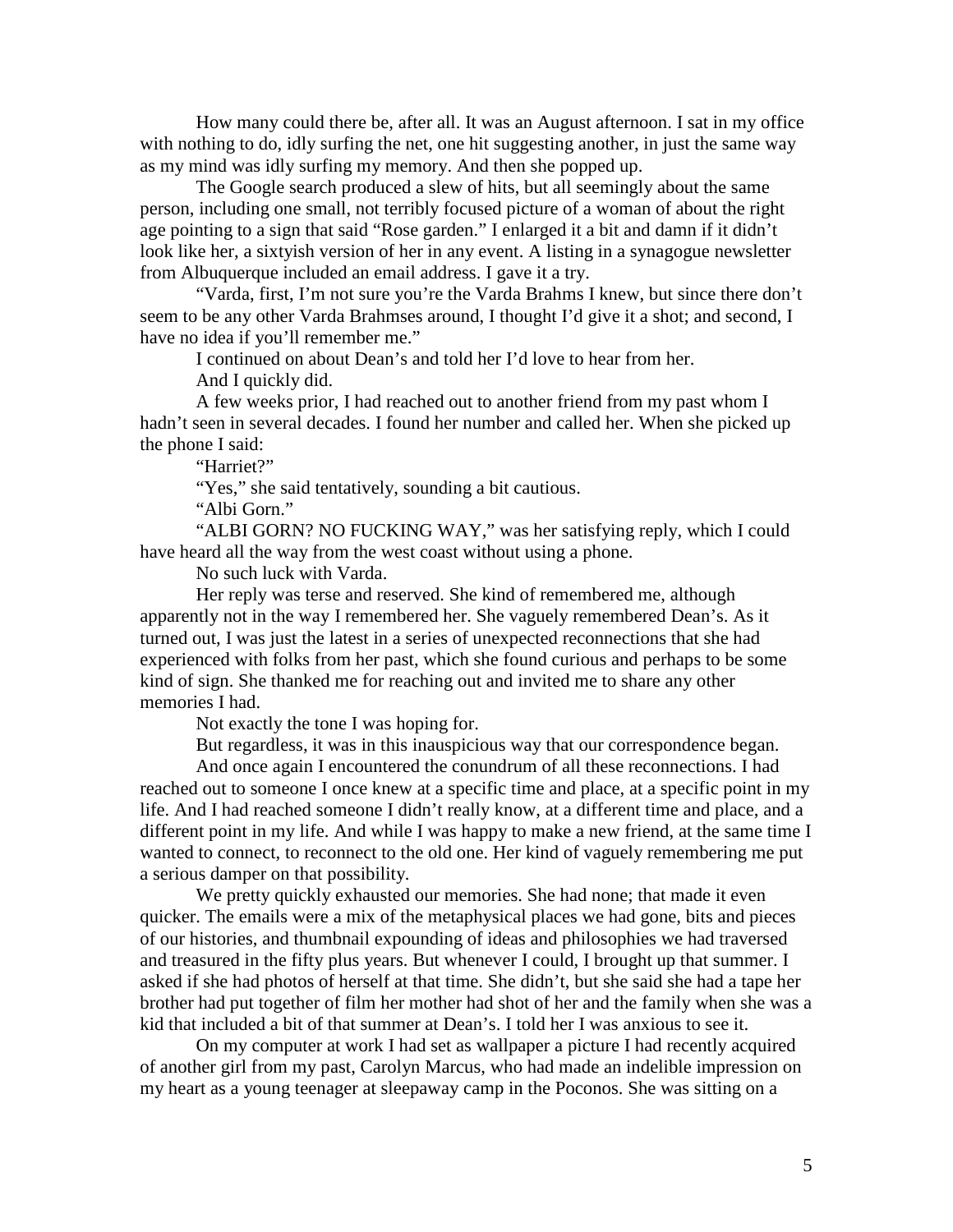bench with her bunkmates and counselors. A brief look at those haircuts, the sneakers, the Camp Big Pocono logo on the t-shirts, and Carolyn's sweet face was enough to transport me back to that bittersweet unrequited summer. I wanted a similar magic talisman from Varda.

At one point early on she asked for permission to write to my wife, Robin.

 "Hello, Albi – I realized that I would like to clarify whether your wife knows about your communicating with me, and whether that is okay with her, and whether she would be comfortable with whatever you are writing."

I forwarded the email to Robin who wrote back to reassure her.

 But I wondered if part of her needing reassurance was the tone of my emails. Was Larry right? Was there some aspect of what I was doing or the way I was doing it that communicated something not threatening but perhaps overly passionate in my wanting to recapture the past. Forget about what it communicated to Varda, what did it say to me?

What did I really want?

Why did I want it?

 I spent very little time on those questions, however, since my mind was resolutely focused on:

 How am I going to get it? Whatever it was.

#### -o0o-

# *She had a place in his life*

 Nelson, British Columbia, is a lovely, unassuming tourist town nestled in the Rockies. I had an old neighborhood friend who had lived there for many years and earlier that winter she announced that she was going to be married (for the third time) and invited the old gang to her wedding. This was not the Dean's crowd, but another group of Bronxites with which I'd bonded starting in junior high. Her fiancé was, coincidentally, another lovesick nostalgic veteran of 1957, some guy from our neighborhood whom I didn't remember at all. After fifty years he had summoned up the resolve to search for and find his childhood obsession, and this time around was able to win her heart.

 Judy and Jonathan's wedding was pure 60s, the ceremony performed by a Jewish Renewal rabbi (with some help from Robin, who is a cantor), in some kind of stand-alone meditation room in the woods, part of a retreat at which a number of the guests stayed. This was followed by a reception under a large tent. There was an impressive succession of speeches, songs and skits from the guests. The wedding, in late August, was just a couple of weeks after my reconnection with Varda, and I thought it made for an interesting parallel, Jonathan and I both drawn to and acting on our ten year old first love memories. I spoke about it when my turn came, focusing on how these kinds of reunions can lead us to rediscover the language of childhood. I had no idea what that meant, but it sounded good and folks were generally moved. And there was something about the recurring references to Jonathan's odyssey through the decades that eventually brought him back home to Judy that on the one hand justified for me what I was doing, but on the other made me wonder yet again what was stimulating my energies. After all, I wasn't,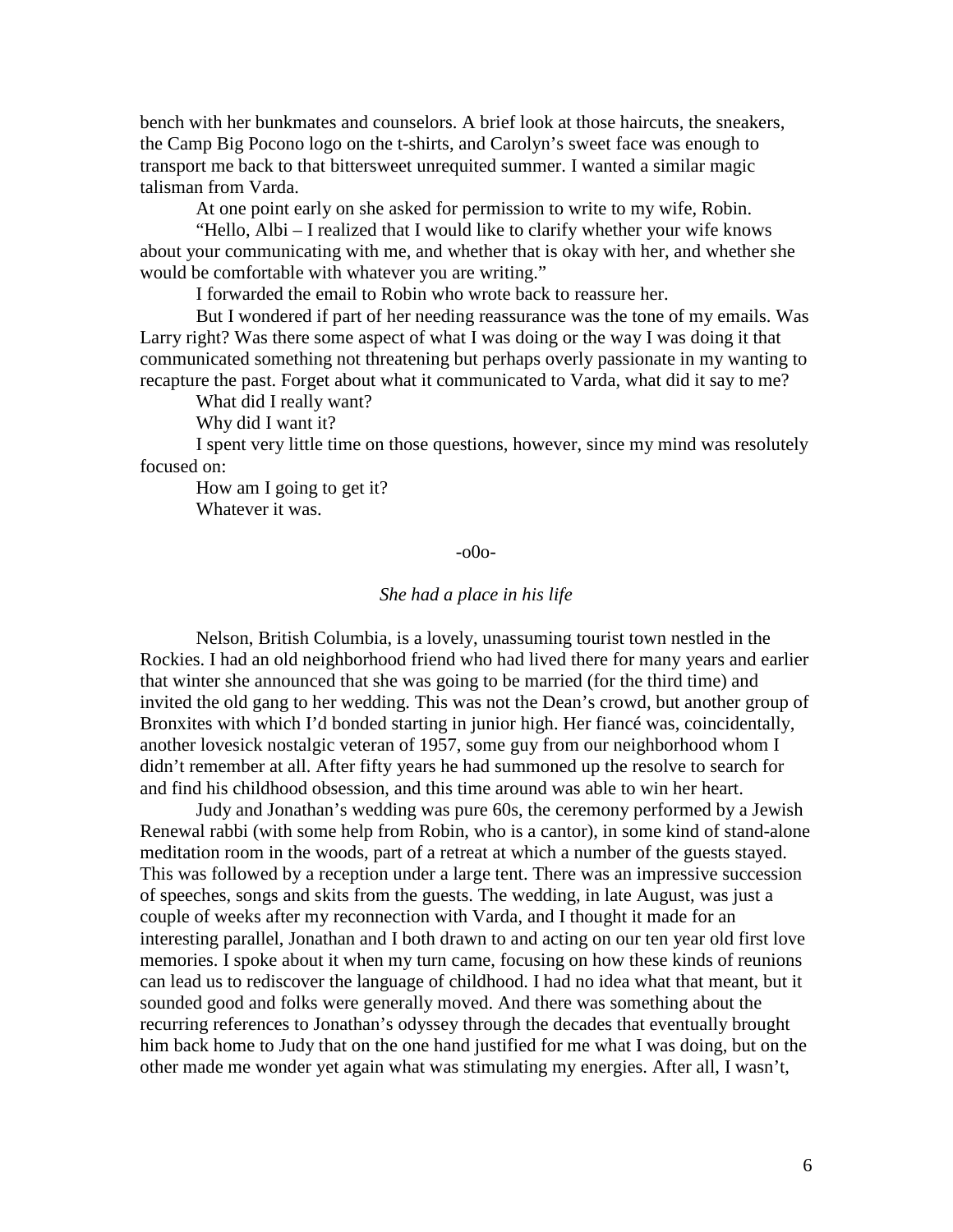like he was, some lonely sixty year old living in the hills of Medford, Oregon, seeking a life partner to grow old(er) with.

The speaker after me was another member of our old neighborhood gang, Pete, a bluegrass banjo player of some renown. I lingered by the mike as he approached, as he got Judy and Jonathan to join us in a rousing rendition of our elementary school alma mater<sup>1</sup> (which incredibly we all remembered every word of). As we walked back to the table Pete said to me:

"That Varda you mentioned, is that Varda Brahms?"

My jaw remained dropped as we sat down to the cedar-plank grilled salmon.

"I knew her. She went out with Jody. You knew Jody, right?"

 Jody Stecher was another bluegrass musician I had first met when we all played together on Sundays in Washington Square. I didn't know him well but I knew Pete had both a social and professional relationship with him.

 "Really lovely girl," Pete continued. "We used to hang out with them in Berkeley."

 After the shock wore off, I began to feel oddly jealous. How dare he wrest my Varda from her slot in my past and transform her into somebody's lover, somebody I could picture, somebody I knew. But I was snapped from my brooding when one of the other speakers approached me.

"Hi," she said sweetly, "I'm Helen."

 Helen had spoken briefly about personality types when she made her speech, and the compatibility of the bride and groom. Her field was human consciousness, intuition and something called the enneagram, a system for classifying and determining different personality make-ups. She was staying in the same lodge as we were, and I had overheard her the night before regaling a bunch of the other guests with a discussion of how one's inner patterns drive one's outer behavior.

"Right," I said, "we met last night."

"Yes," she continued. "I just wanted to mention that that woman you mentioned, Varda. I think she studied with me back in the early seventies, I want to say. She was short, light hair…"

 I didn't really know what Varda looked like in the early seventies but I quickly confirmed that it was the same person. There was something obvious about this very unlikely set of coincidences, something that made its implausibility perfectly logical.

 Once the dancing started, I made my way back to my laptop to let Varda know about all this. When she answered me the following morning, her reply was characteristically low key and absent any sense of wonder, apart from being mildly surprised that Helen remembered her.

 Her relationship with Jody had started in City College. She was playing fiddle then and she accompanied his mandolin playing. After a few years she felt she needed some distance and they separated. When she came back to him, he had a new girlfriend.

"I think she was a better fiddler," Varda said.

 Another sad chapter in her life. And where was I?

 $\frac{1}{1}$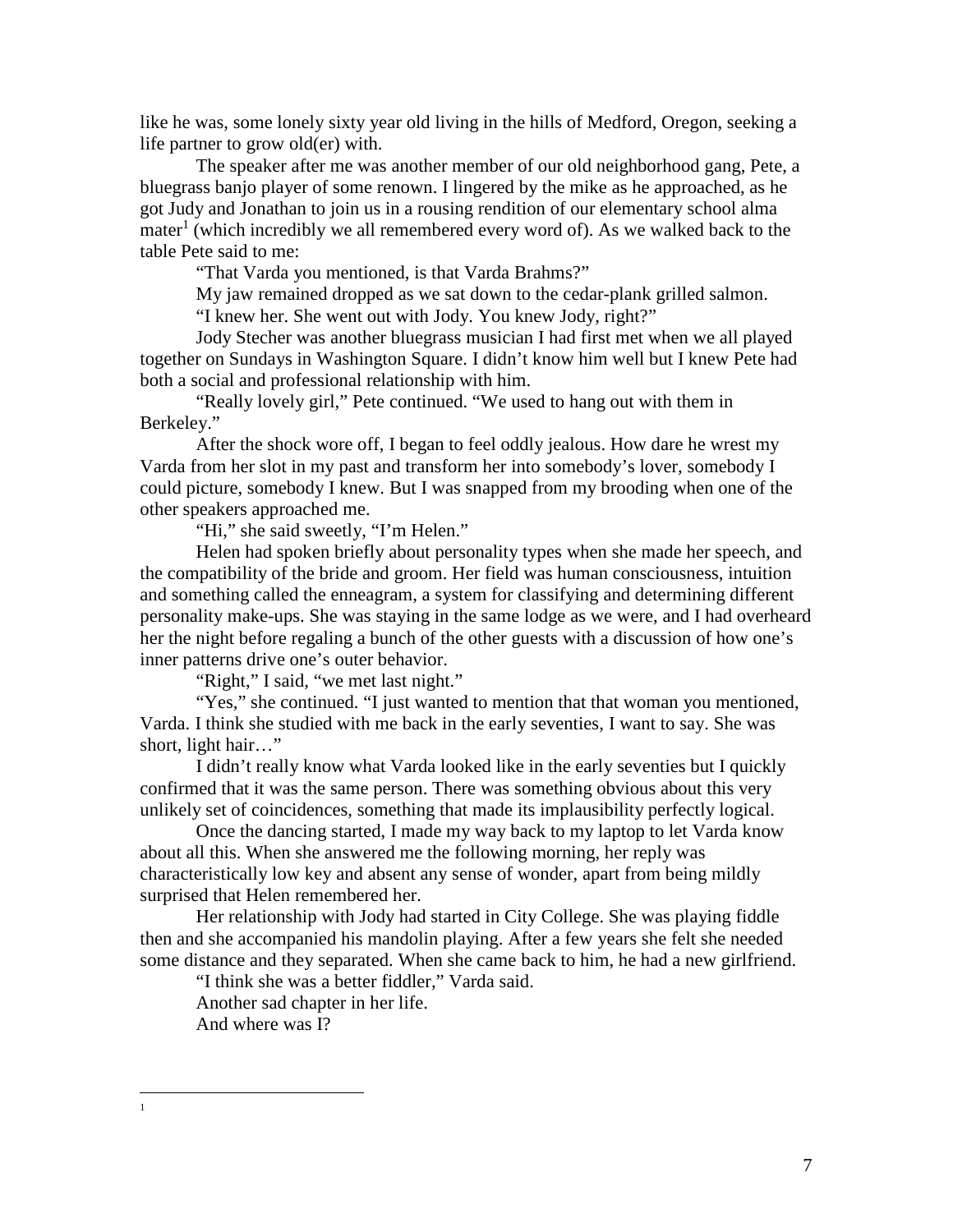#### *He never made her think twice*

"You can rock on that, you know," I offered.

"Uh-huh," she said, moving the chair slightly.

"Fun. isn't it?"

 "Uh-huh," she repeated, with a slight change in her smile. And then she looked back at me. "Did you want to sit here?"

"Nah, it's okay. You can use it."

"We can both fit," she answered, as she scroonched over to one side.

I was frozen in one of those minisecond intervals that feels so immeasurably long.

 "Okay," I finally said, walking over and sitting next to her. As we swayed, time showed me its other hand, as that gently-rocking silence jettisoned any possibility that I had ever not been swinging with her on this bench or that we ever would stop. A breeze fluttered up.

 "We just got here," she said. "My parents are unpacking," and she pointed back to the Main House, "up the hill behind that house."

"That's the Cottage," I said.

"Oh, have you been here before?"

 "Oh yeah," I said, leaning back a bit into a veteran's pose. "We've been coming up here for years."

"Is it nice?"

 "It's great," I answered enthusiastically, momentarily blowing my cool. "There's all sorts of great stuff, and the parents leave you alone so you can do whatever you want."

 She looked away off at a distant mountain. "That would be nice," she said somewhat dreamily.

"I can show you around, if you want," I suggested.

"Great."

 "Come on," I urged, as I got up. My arm made the slightest motion towards taking her hand and helping her up, but I quickly squelched that notion.

"Okay." She got up daintily. I was finding everything she did interesting.

"That house is called the Annex," I said, pointing to the house we were right opposite from.

"Why is it called the Annex?"

 "Well, this used to be a farm," I said, realizing if I got too many questions like that I'd have to be making a lot of stuff up, since I didn't really pay much attention to these things. "And then they had people like us coming up and they needed more room so they built this building and they called it the Annex." That sounded right to me, although I had no idea what annex meant, but it seemed to satisfy the girl. "Those are my folks," I said, pointing to my mom and dad and Bessie carrying the bags into the building just beyond where we were sitting. They didn't notice us as the trees partially hid where the swing was. "And they're going into the New House. That house was just built a few years ago," I said as we walked towards it. "I heard Mrs. Dean say they built it special for me," I added.

"Who's Mrs. Dean?"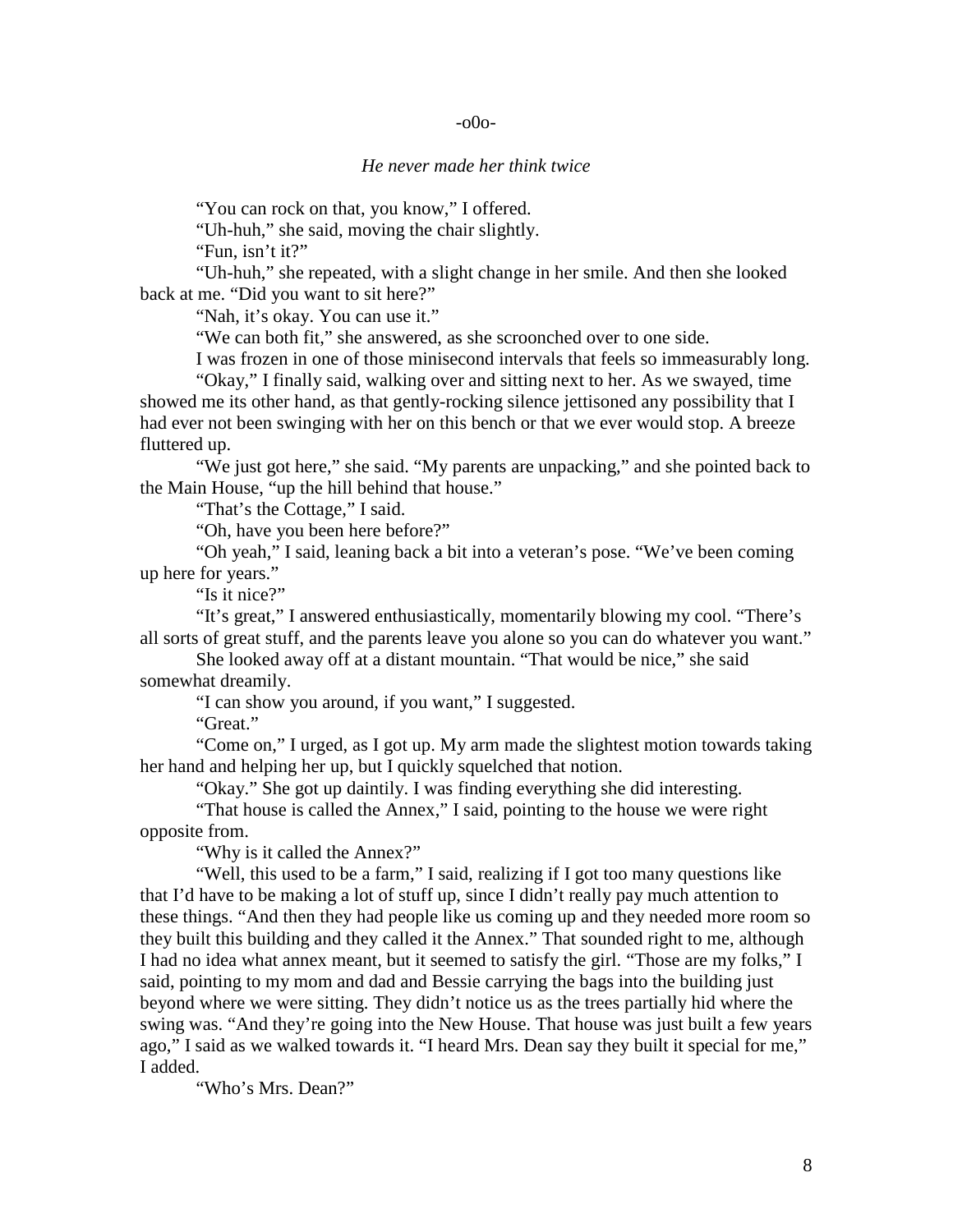"She's the woman who owns this place and she's the cook. You'll meet her when they call us into eat. She's really nice."

"They built a whole house for you?"

 "Well, I didn't really understand that, but it has something to do with my leg. Here, come this way."

We turned and walked back towards the entrance.

"What's wrong with your leg?"

"I had polio," I explained.

"Couldn't you get the shot?"

 "I got polio before the shot. This is the pool room," I explained, leading her into a small rec room with a pool table and ping pong table. "Do you like pool?"

"I never played," she said.

"And this is Smokey," I added, pointing to a deer head mounted above the door.

 "Hi, Smokey." She looked up at him curiously. "Why do they call him Smokey? I thought Smokey was a bear."

 I had retrieved a cue stick from the table and handed it to her. "Hit him under the chin," I directed her. She did so and a puff of dust came out of his mouth. She smiled broadly.

"Wait 'til Jonathan sees this. He's my brother."

 We exited out and walked up to the biggest building on the premises, two stories with a railed-in porch on the lower level, and a similar balcony on the top. We walked up the steps and I stood by a huge, inverted artillery shell.

 "See this," I said, indicating a long, thick metal rod that sat in the shell. "When they want us to come to lunch or dinner, they clang this." We walked over towards the screen door. "And that's a fly swatter," I said, indicating one hanging up on a nail. We pushed our faces up against the screen. "That's where we eat."

"Oh, a piano," she said, looking in an adjacent window.

"Yeah, they have a piano. My mom plays."

"I play violin," she said as we walked back down the steps.

We started walking down the dirt road towards the barn.

"Does it hurt?" she asked.

"What?"

"Your leg. Does it hurt?"

"Oh, no," I said. "I don't feel it at all."

 "Oh." We had stopped walking at that. She looked down at my leg and then up at my face again. A new smile. "My name's Varda."

"Varda? Wow, I never met anyone with that name. My name's Albi," I added.

 "Wow," she said, gently mimicking me, "I never met anyone with that name." And we continued on down the hill.

 The second she saw the lambs, she ran off ahead of me towards them, but then stopped without looking back and slowed her pace so I could catch up. I looked around for Janie, but she was nowhere in sight. It doesn't take long for a lamb to down a bottle of pop.

 "Can I pet him?" Varda asked, and started to without waiting for an answer, only to have the soda-addicted critter lick her hand a few times in the process, which delighted her all the more.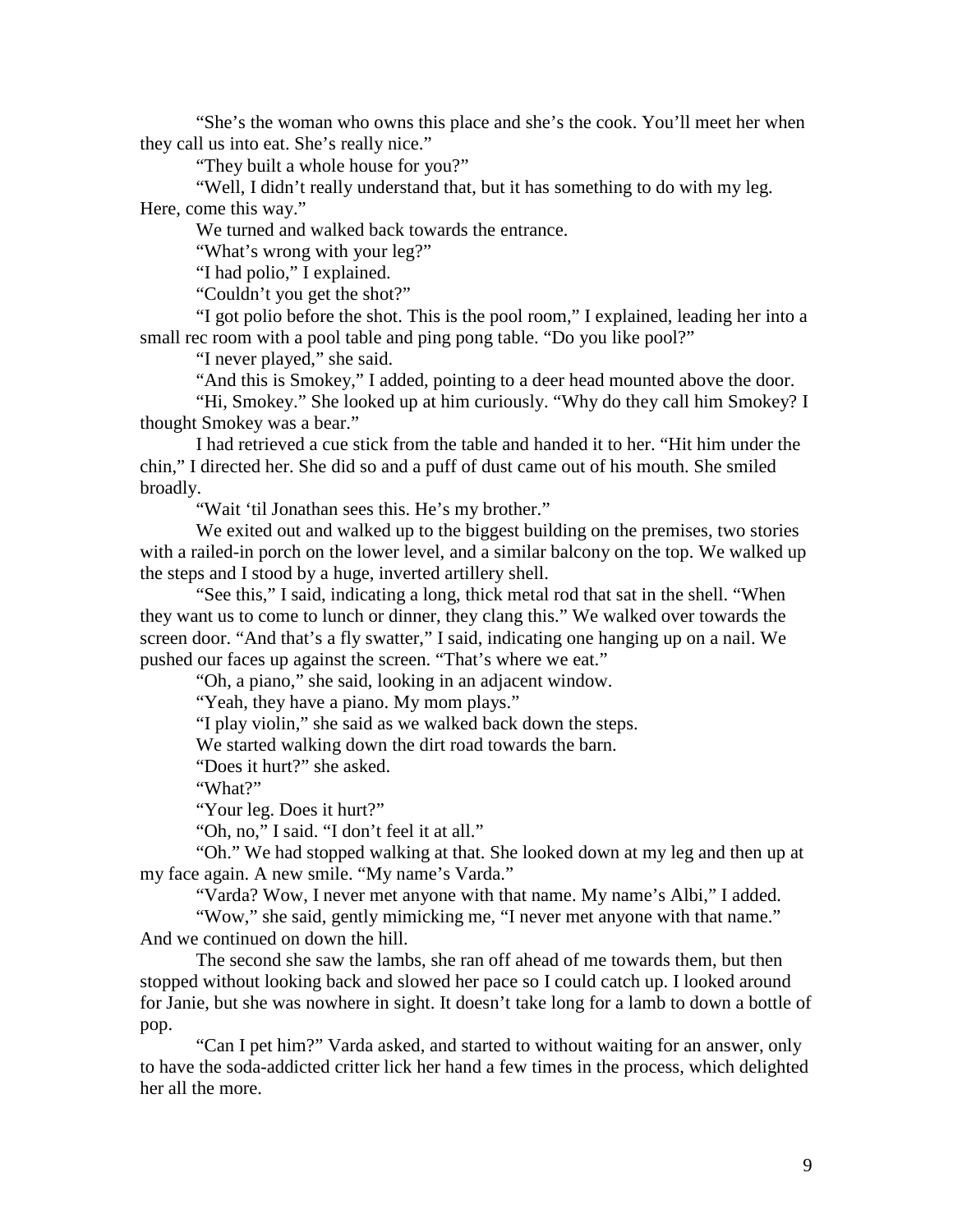"That's a salt lick," I said, pointing to a salt block erected on a wooden post. Varda looked puzzled. "The sheep lick it," I explained. Varda nodded her head like she understood but the puzzled expression remained. I was really enjoying being able to show her around and explain things, but seeing as I had no idea *why* they needed to lick salt, I suggested we move on.

 I pointed to the chickens but didn't walk into the hen house since I didn't like the smell. "If you get up early you can come down here and get eggs and bring them up to Mrs. Dean and she'll make them for you for breakfast." This definitely seemed to interest Varda. We walked off towards the Log Cabin and then on to the pool.

 "That's where we swim," I said. A mountain brook had been dammed up to create a small pond. One side was a cement wall that rose a few inches above the ground. That was the deep end. The other side was where the parents sat. "Over there," I said, pointing beyond the beach area to the far corner that was somewhat weedy and where the forest had almost come down to the water, "we catch frogs."

Varda looked over there, hoping to see one. "I don't see any frogs."

 "You have to be closer but we can't go there without parents. That's the only place we can't."

We started walking back up.

"Why do you catch frogs?"

"It's fun," I explained.

"Not for the frogs," Varda said, a little cross.

 "We put 'em back. We never hurt 'em," I explained weakly. Varda didn't seem particularly convinced. We walked the rest of the way in silence. Varda looked all around her, trying to get as much 'country' as she could into her senses.

 "Oh," she suddenly said, in a voice only marginally more elevated than her normal speech, but still conveying surprise. "The wishing well." We had come back up to the Main House and to a well by the side of the road.

"That's a wishing well?" I asked. "How do you know?"

"I made a wish before."

"Oh," I said. "When? You just got here."

 "Well, we were unpacking and my dad – I didn't want to unpack anymore, so I came down here and made a wish."

"Oh."

 "And it came true," she said, looking at me and smiling. A smile that wrapped itself around my insides. A smile that would haunt me forever.

"I want to make a wish," I said "How do you do it?"

 "You have to throw money down there," Varda explained, eyebrows knitted as she peered down into the darkness.

 "I have this," I said, producing a dime that I had been given to buy a soda with, Nehi orange being the beverage of choice.

 "Okay," Varda said. "Now toss it down, no, no, first make the wish and then toss it down."

 I did as she told me and listened for the sound of the dime hitting the water. "Good," said Varda.

"Do you want to make another wish?"

"I don't have any more money," she said.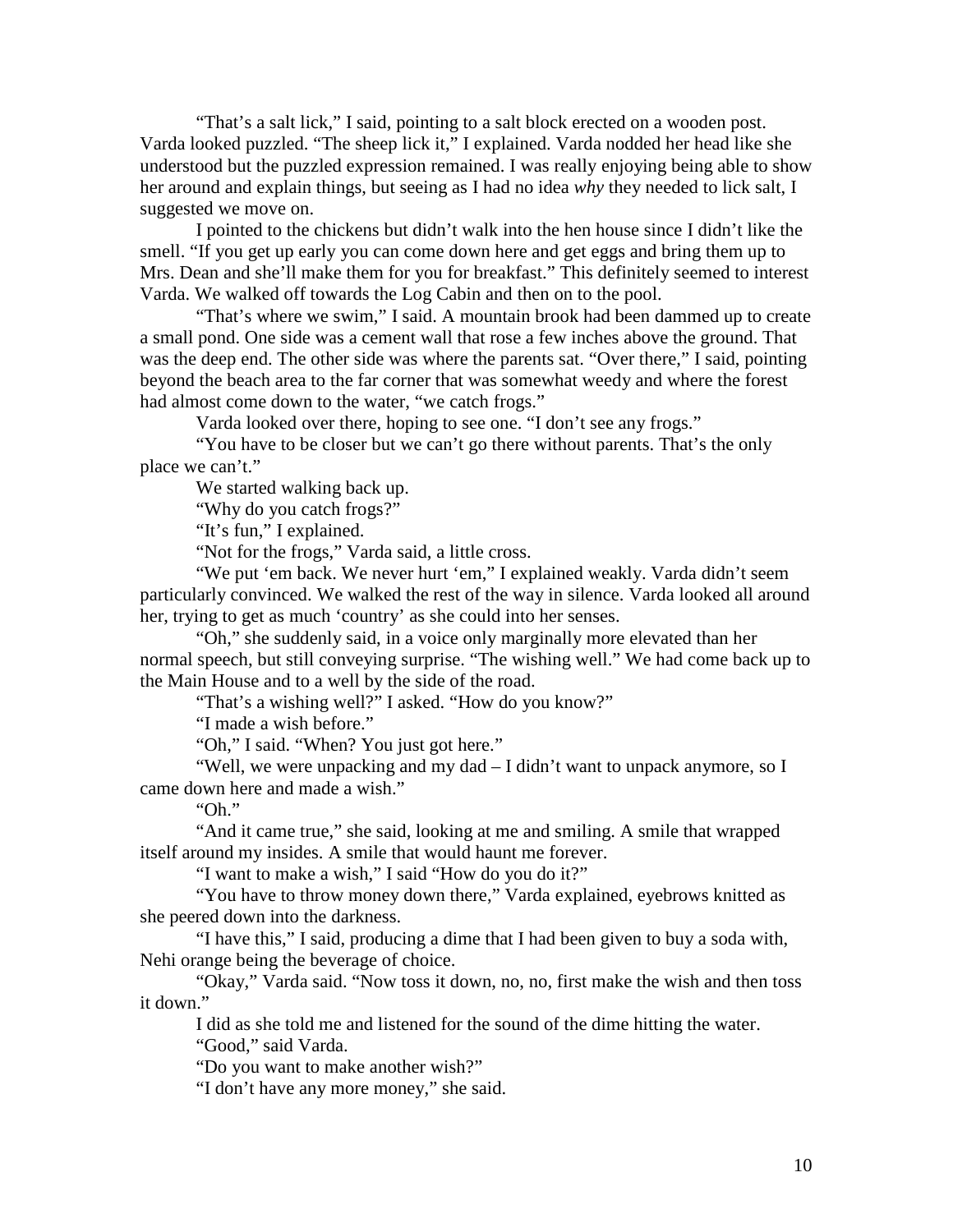"Here," I offered, pulling another dime out of my pocket.

 "Okay," she said, taking the dime and looking down. "Let's see. Okay, I wish I was a magic princess," she said, letting the dime go, standing on tippy toe and peering after it.

 "Does it work if you say it out loud?" I asked, as that seemed to violate the most fundamental rule of wish-making.

 "Sure," she said. "The wish fairy hears it better if you say it out loud." We walked off with Varda now taking the lead, making sure we steered clear of the path up to the cabin where her folks were presumably still unpacking. "What did you wish for?" she asked.

"Oh, something," I said, not particularly wanting her to know.

I had wished that I could find a way to get both of us back on that bench.

# -o0o-

#### *As she rises to her apology anybody else would surely know*

 "Why are we eating here?" I asked. The diner on Broadway in the upper west side was surrounded by every imaginable variety of ethnic restaurant and was certainly the least interesting place to eat on the block.

 "Good French fries," Larry said. He smiled at the waitress and sat without being seated. As soon as I sat the waitress came over and plopped a couple of glasses of water down.

"What'll it be, boys?" she asked, although she was maybe forty years younger than us.

"Umm, a menu?" I asked cautiously.

 "It's a diner," Larry interjected scornfully. "What do you need a menu for?" And then turning to the waitress, "A cheeseburger and French fries, and in a separate dish gravy for the fries, not on the same plate, a separate dish."

 "I know what separate mean. How would you like that burger?" she asked. Larry just looked at her incredulously and she turned to me. I went through a mental stammer and finally defaulted to:

"Umm, I guess tuna and lettuce on whole wheat toast."

"Anything to drink?"

"No," I said.

"Coffee," Larry said, staring at me.

 As she turned to leave Larry said, "Tuna? You are an embarrassment. You can have that at home."

"I'm an embarrassment? Separate dish for the gravy?"

"It spills over and gets the bun soggy."

"And who has fries with gravy?"

Larry smiled knowingly and took a sip of his water.

 "How did mom and pop find out about Dean's anyway," I said after a bit. "It seems so unlikely, a bunch of Bronx Jews. This isn't the Catskills, after all."

"This wasn't just a bunch of Bronx Jews," Larry said. "This is a bunch of reds. They were a lot more comfortable spending their bucolic vacations with the anti-Semitic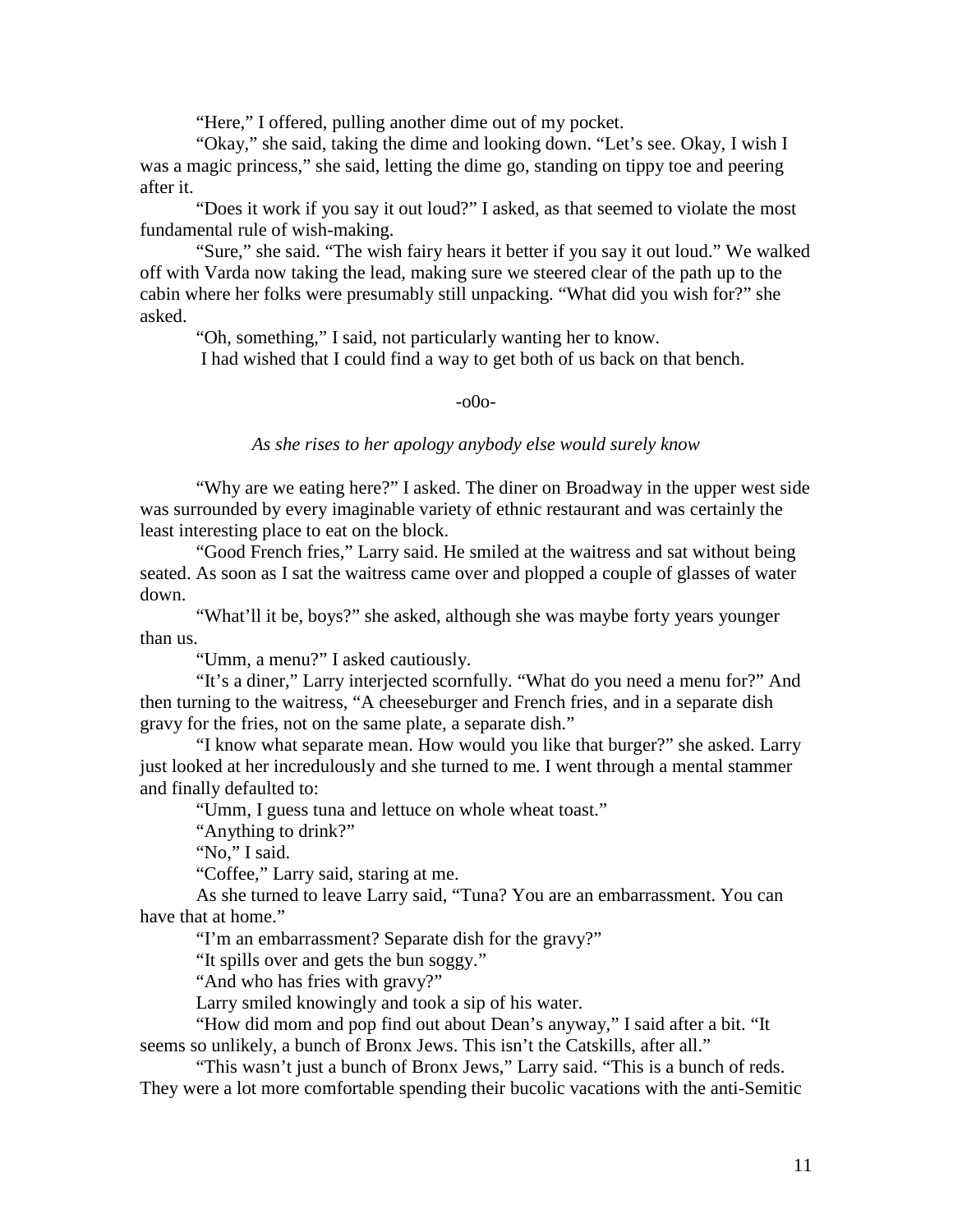Goyim than they ever would have been with the Yids and the tumblers up at Grossinger's."

"Still," I said, "this place was so out of the way."

"Leah Gelenter," Larry said.

I just looked at him for a beat.

"Leah Gelenter?" I replied in the appropriate tone of disbelief.

"Leah Gelenter. How she found it, I don't know. But she told mom."

 Leah was a bit of a character in the neighborhood, definitely leaning towards the Bohemian side, and had reputedly been a dancer with Martha Graham. Her daughter, Louise, was Larry's age and was one of his closer friends back then. I used to go up to their house to read her Little Lulu comics.

 "Were they up there, Leah and Louise and whatever her husband's name was…" Larry shrugged. "Probably Irving, they were all named Irving. Yeah, they were

there the first year we first went up there, and then I think not."

"Boy, I don't remember them being there at all. Are you sure?"

"Well, I was pretty sure. But then I called Louise to confirm it?"

"Whoa, how did you find her?"

 "How did you find what's her name, Varda? On the internet. I knew she was in Taos."

"Oh, how is she?"

 "Sounds the same. Has a grown son but apparently no husband. She's a weaver, has owned a yarn shop for a long time. Loves Paul Krugman."

"You can take the girl out of the country…"

"And one other thing. She knows your friend."

 Larry seemed to have timed this with the waitress' reappearance with our food. She held the dish with the gravy in front of Larry's face.

"Okay?"

"Great, fine. You did good. Ask your boss for a raise."

"Ha!" she said sardonically as she left the table.

 Varda had written in one of her emails a rather long list of things she gotten into in her life and for all I knew was still into. One of them was weaving. And I had learned that she lived for several decades in Santa Fe.

 "Yeah," Larry said, after dipping a couple of French fries into the gravy and scarfing them down, "I asked her about Dean's and told her why I was asking, and when I mentioned Varda's name she said, after a totally unnecessary squeal, that she knew Varda. Apparently she had been a customer from time to time. Louise wasn't at Dean's in 1957, of course, so she had no idea Varda had been there. She got a huge kick out of that."

"Wow, curiouser and curiouser."

 "I got more," Larry said smugly. He just looked at me and took an extra big bite of his burger, forcing me to wait until he finished carefully chewing and swallowing before he continued.

"I thought: who else was up there that might remember where it was."

 "I tried Janie," I interrupted, as Larry's pace was insufferably glacial at this point, "and  $I -$ "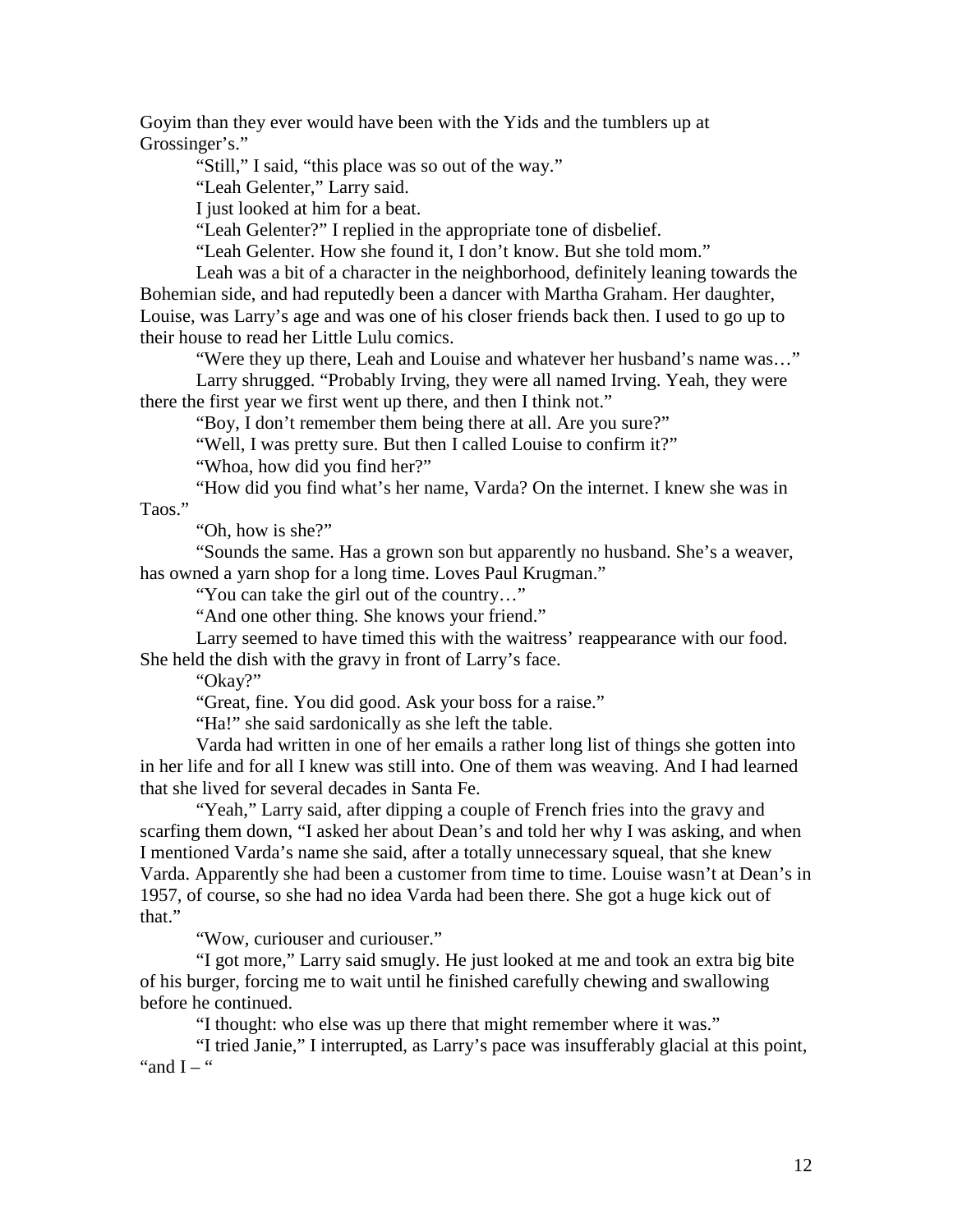"Didn't try Ronnie, though, did you?" He took another bite. Ron Dressler was another kid who summered at Dean's.

"Ron didn't remember much more than we do. He'd only been there for a couple of summers, which I forgot. He asked me why all of a sudden this interest so I explained it to him and when I mentioned Varda –"

"He wasn't there that summer."

 "Right, but that didn't stop him from knowing Varda. She should have run for mayor."

 "Wait, he knew her? How?" I was finding these revelations a lot more depressing than surprising, although they were obviously that as well.

 "He says she went out with a friend of his at City College. He remembers her as, his words, "beautiful, sexy and sweet."

 This seemed like the right moment to take a bite of my pickle, which tasted better than it looked, and I quickly followed it up with a healthy bite of the sandwich, which didn't. Another connection. There she was, popping up like Zelig or Forrest Gump in all these scenes from my past. I was an equal opportunity atheist and notions of kismet or destiny didn't have any more play with me than prayer or blessings. I tried, like a police artist, to sketch the grown-up version of the ten year-old face I barely remembered, to place her with Pete, Jody, Ron and Louise. Larry must have sensed my vibes.

"What did you guys do, anyway?"

I just stared at him in limited comprehension.

"Up at Dean's, you and Varda, what did you do?"

"I don't know. We were ten. We played, I guess. Went swimming."

"D'j'ever kiss her?"

 "No," I said emphatically, but really not sure at all. "I have a vague recollection of holding hands, maybe." We ate without talking for a while. My mind immediately drifted off again to Dean's, Varda and 1957. It had become my default setting.

"So what did Louise remember about Dean's?"

"One of Mrs. Dean's sons she had a crush on and eating a lot of mutton."

"She couldn't have remembered where it was though."

"No, she didn't. But she remembered there was a cemetery there, which  $I -$ "

"Oh,yeah, I remember that."

 "Right. So I did a check of cemeteries, starting with one called Baker Cemetery." "Mr. Baker's son," I nodded.

 "Exactly. A lot of Bakers there, it turns out. And there was actually a list of who was interred. And on that list, bro, was Fannie Dean."

 A slumped in my chair with a big smile on my face. My brother pulled a paper out of his pocket and slammed it dramatically on the table.

"Is that the cemetery list?" I asked.

"Better," said Larry. "It's directions to Dean's"

-o0o-

*He watches her go*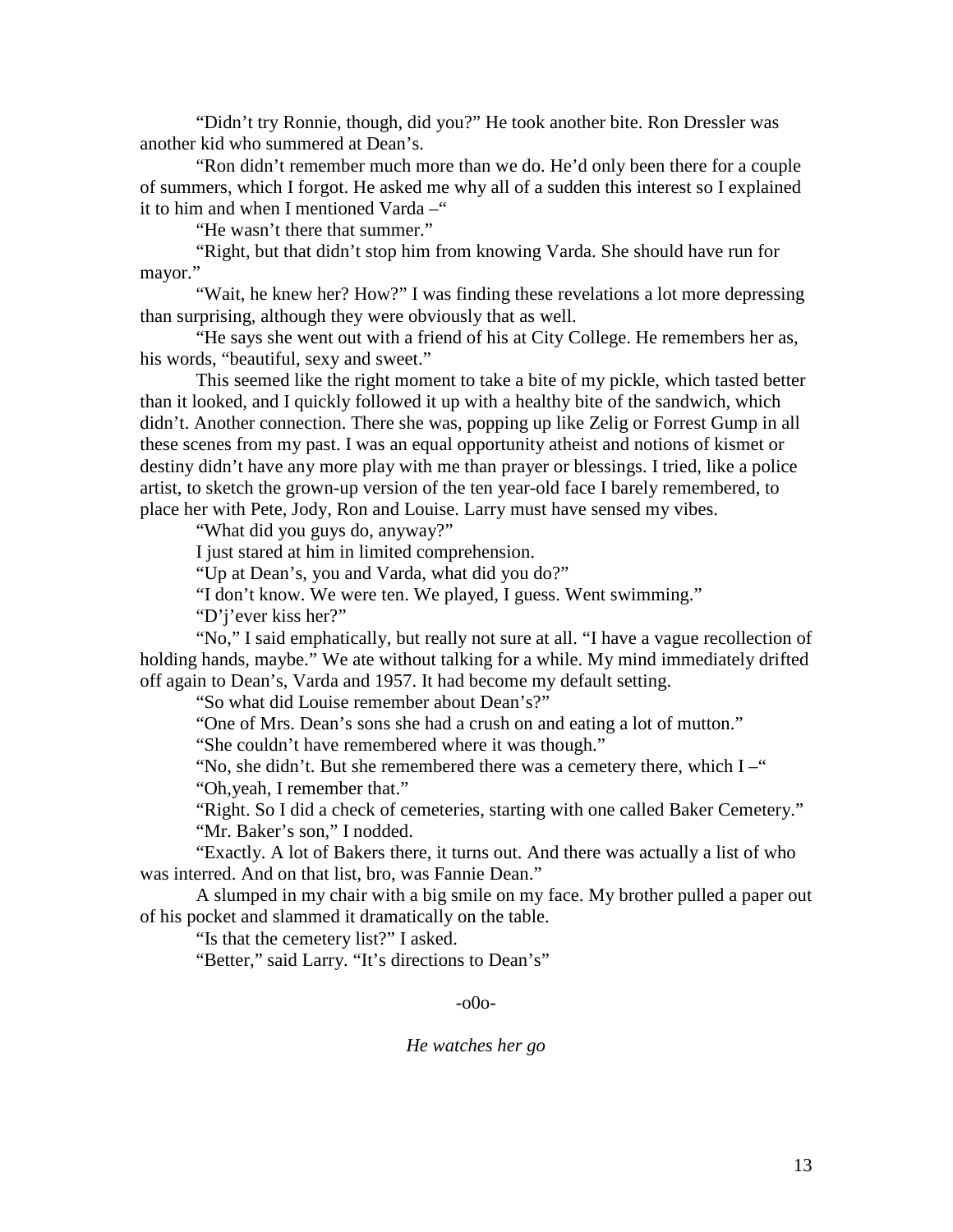Once we got into gear, the emails between me and Varda came fast and furious. Whether it was just her nature (something I mulled over quite a bit) or whether our reconnecting had tapped into some particularly overflowing keg, we were writing daily, sometimes twice a day. She wrote somewhat sketchily of her history, but what she mentioned had impact. Her teen years with an abusive father who was sometimes there and sometimes not, her mother's alcoholism, her grandparents' (who brought her and her siblings up) disappointment in their 'Vardenu' not fulfilling her potential, her estrangement from her brother Jonathan, which included a heavy dose of hostility, her exploration of much of what the Baby Boomer Generation had become fascinated with, Eastern religion and mystical disciplines, New Age occultism, transformational therapy, and a deconstructionist approach to establishment structure, particularly (at least as of the time I got in touch with her) the primary education system. All the while immersing herself in violin, sarod, several forms of dance (including folk dancing, a staple of leftwing culture with which I was intimately familiar), weaving and singing.

It sounded like she had been poor much of her life as well, two marriages that she only mentioned, didn't characterize, a son, and a new grandchild at whose homebirth she had participated. She was contemplating moving back east to live with an old boyfriend to whom she had become engaged. She had converted to Islam and become a Sufi and had spent time in Israel working with the Palestinians, both of which had utterly dismayed her family (particularly her brother Jonathan). She had just gotten an education-related degree and sent me a couple of her papers (which I read). It was from one of the papers about family history that I got much of my information about what her early life had been. And there was a suggestion of a breakdown at some point.

 She also sent me links that reflected some of her connections: An alternative education guru and a Korean yoga center (that looked an awful lot like tai chi). She was constantly sending me links to the kinds of things I had routinely felt were well outside my frame of reference. But in every instance I found commonality in the thinking that was being expressed, even if the dressing was a bit outlandish. I doubt that she was sizing me up and figuring out what would fit. It seemed more intuitive on her part, that she figured whatever interested and stimulated her would likely be of interest to me as well. With one link she wrote: "please listen to this in full, it's fantastic. It may open up for you some of what you are looking to understand."

 I had no idea what she was referring to by that, I hadn't suggested that I was on any kind of spiritual quest. Was she referring to my interest in our past?

 I tended to be reactive but supportive in writing back, trying not to be at all judgmental, just asking further questions on the things she brought up, and talking about myself here and there. But I spent a fair amount of time on each letter, with as much attention to language and form as to substance and information. Letter-writing had always been a love and strength for me, and I wrote some letters which pleased me as much as if I had just written a new song or play.

 I felt like a character in a Victorian novel, setting aside time each morning to tend to my correspondence.

 But mostly I pored over each new letter trying to find my ten year-old love, trying to trace a line back through the haphazardly unfolding history to that summer, trying to see the dreams and potential she had and how she had gotten buffeted about so fiercely and hit so hard and so often by life that something essential had been lost or ignored.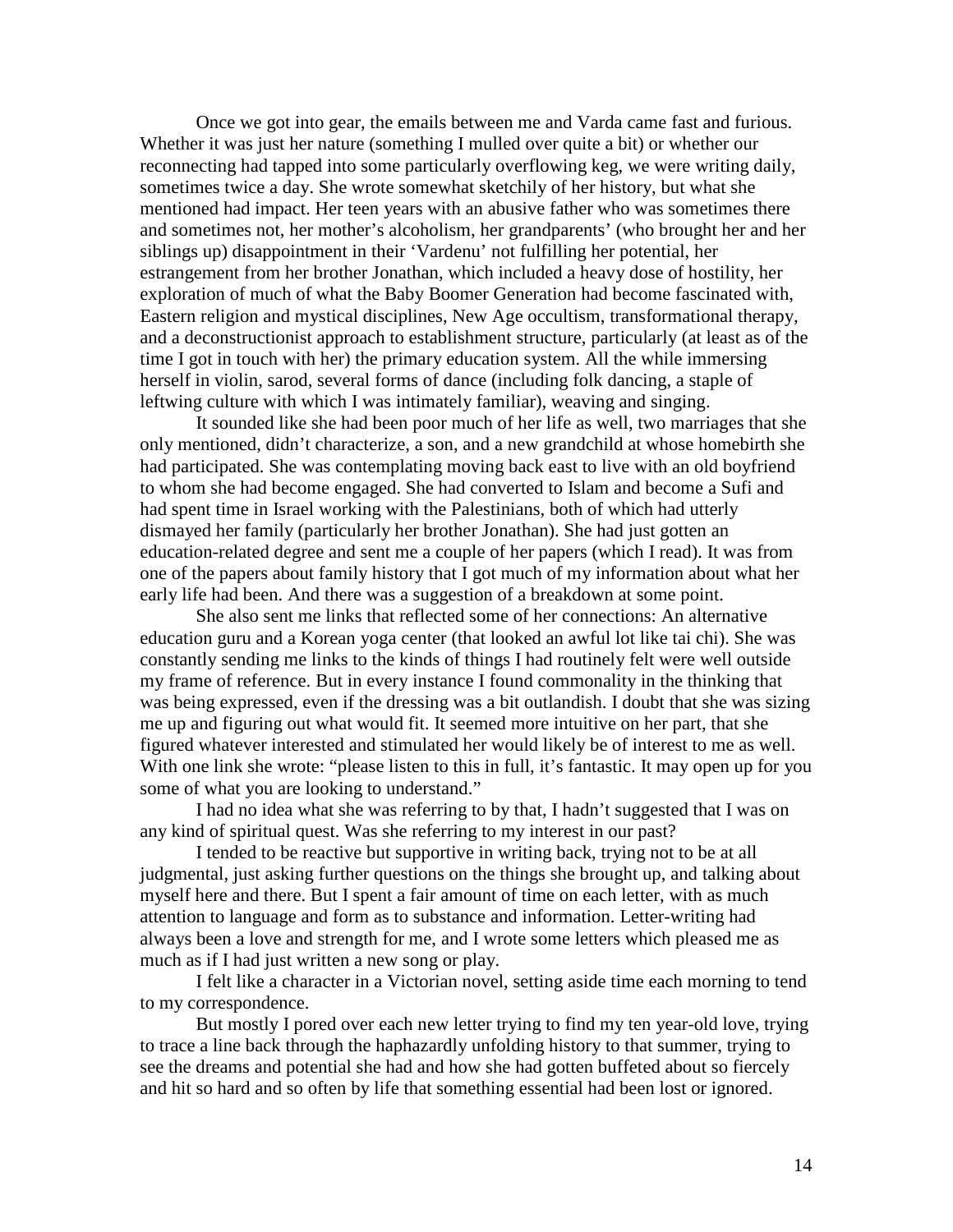A persistent yearning embodied me as I read each new revelation. I wanted to have been there to help, to protect, to cherish, to nurture and to share.

 But I also began to suspect that Larry was right on some level. I didn't want her as a lover; that was never an issue for me. Looking at the few 2011 photos I had seen, I had felt nothing resembling that kind of a spark. In part because in our sixties we don't exactly exude a lot of sexuality, but more because that 1957 look in her eyes wasn't there; that look that I fell in love with and that I was so invested in rediscovering. That look that I probably totally made up.

But this correspondence did occupy my thoughts. I shared things here and there with Robin that Varda had written, but I didn't think it was particularly important to her. She wasn't jealous and she had, as she usually had, many balls in the air. Of course, she would listen to anything I wanted to talk about, but after she got home for dinner and we dealt with the kids, there were always phone calls to make and emails to check of her own.

 Still, none of that was the reason I was so frugal in my sharing of what was to me the biggest deal in my life at the moment. I couldn't account even to myself for the passion I was bringing to my pursuit of the ten year-old Varda through the 64 year old Varda. And so I felt guilty and tended to be circumspect and somewhat disaffected in communicating whatever the most recent email revealed. For example, the great warmth I felt at reading the following:

 "I am guessing that what you are sensing is what I would call a heart memory, that we were both touched or moved by the sense of connection, which was deep, and that the inner recognition probably contributed to seeing each other with a sense of beauty, with the eye of the beholder. I am sure that I had a romantic sense of connection with you too, and that it meant a lot to me too. Whatever memories or sense of things from then that come up as I'm reaching for trying to remember (remember that song from the Fantasticks, one of my favorite shows) what I might have felt from us being together there are connected to a sense of comfort and ease with you, a kind of quality of getting along in a simple way of feeling known and comfortable. So just because my memory isn't so hot doesn't mean that it wasn't meaningful and significant for me too, because I am sure it was."

That's the stuff I was looking for, the shared appreciation of how precious that summer was; the validation of this effort to rediscover it – no, not rediscover. Recover. But I was nagged by the notion that she was just humoring me.

 Larry was right. I really didn't want to, and perhaps felt I couldn't, share this obsessive focus of my life with my wife. She would have every right to ask where that passion is in our marriage.

One Sunday afternoon I called her.

"Varda, it's Albi."

"Yes," she said.

Not hi. Not wow, it's great to hear from you. Not I'm so glad you called. Just yes.

But my takeaway was form, not substance. I thought for a brief and yet farreaching moment that I recognized her voice.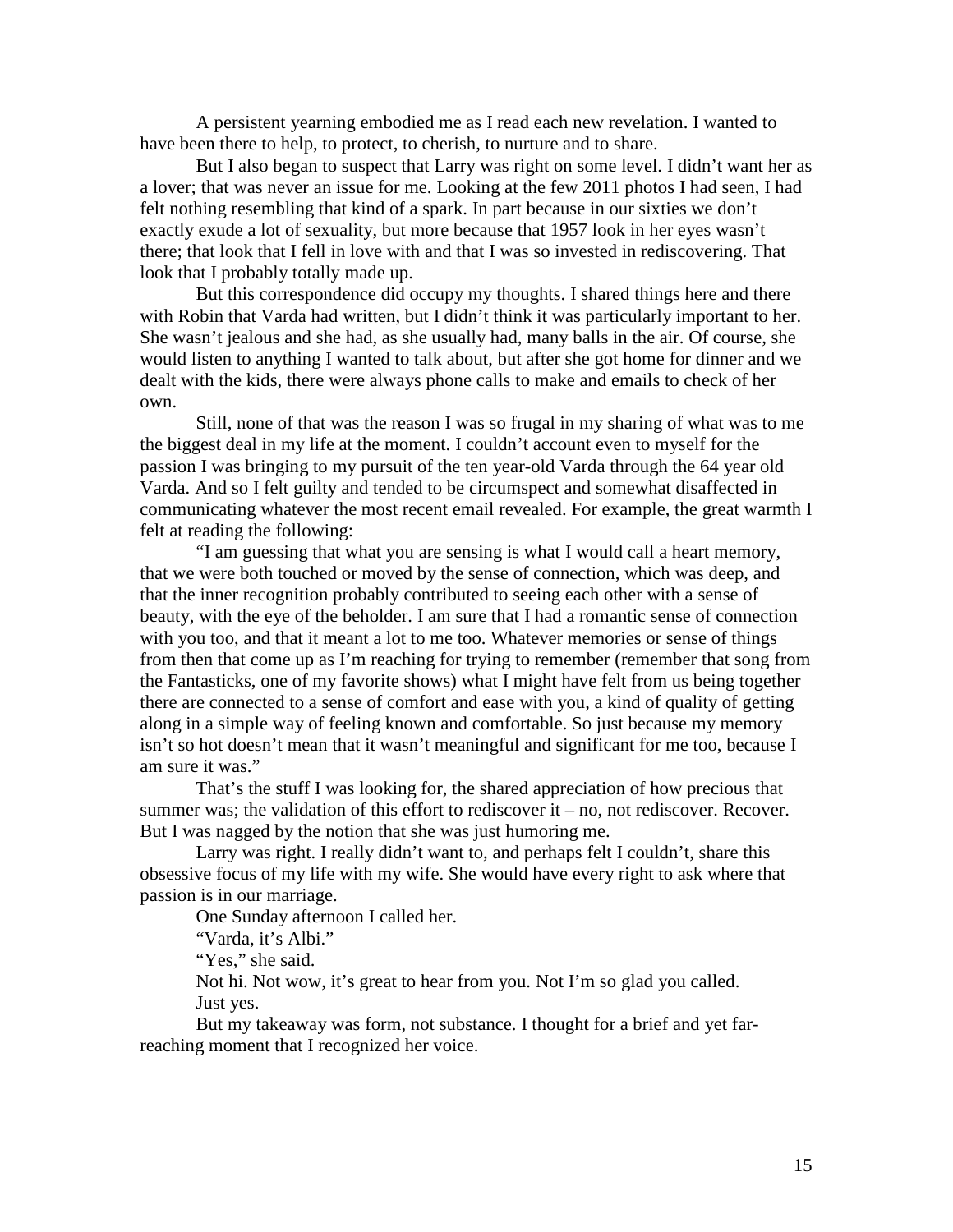The conversation had much the same effect on the tone of our communicating as the emails did. The more familiar we got with the present, the less accessible was the familiarity with the past. I didn't want to be rude, but part of me wanted to ask:

"Excuse me, is Varda 1957 there?"

She would be coming back east to see her fiancé, Daniel, who now went by the name Abdul Rahman, and would make it a point to find time to visit. It seemed likely that she would be accompanied by Daniel and that she would want to meet Robin. That was all fine, in fact I looked forward to it.

Forward was the only option, apparently. Sadly, there was no reverse gear.

#### -o0o-

# *What a fool believes…he sees*

"What's fen?"

It had rained all day, and my friends had all driven into Warrensburg. I had opted to stay with Varda We had exhausted all of our usual games, so I got out my mom's Scrabble set, which I liked mainly because she kept the tiles in a blue, pull string cloth bag that had originally housed a bottle of Royal Crown (a few years later, I took the plastic crown that was attached to the carton and glued it on my guitar).

"It's like a swamp, I think." I knew the word from having listened a gazillion times to my folks' copy of Gilbert and Sullivan's Ruddigore. It was mentioned in the ghost song. I didn't really know what it meant, however.

"I don't believe you," Varda said, smiling impishly at me.

"There's a dictionary up in the –"

"Let's go outside," Varda said, jumping up.

"It's still raining," I protested, but quickly poured the tiles back in the bag and dutifully followed her to the front door where we pressed our faces against the screen.

"Let's go to the pond."

Technically, we weren't allowed to, but that rule was frequently disregarded. Varda went out without bothering to put her shoes on, so I did the same. I walked better barefoot in any event. The path was muddy, the grass quite slippery, yet Varda danced over it all, with me doing my best to keep up.

"What do the frogs do in the rain?" she wondered. We couldn't find any, so that imponderable remained unresolved. We saw our share of earthworms, and I showed Varda a red eft I spotted. Being so unstable on my legs, I spent a lot of time looking down when I walked, which had some collateral benefits. But that little salamander made her day.

The rain had stopped. We meandered over to the barn and as we passed the Log Cabin, Mr. LaSousa came out. He was a very friendly older man, and one of the few up there who was not one of my parents' crowd. He had been coming to Dean's for many years.

He had an easel under his arm and a large pad and some charcoal. He loved to sketch.

"Albi, Vardenu," he called out to us. Looking back I strongly doubt that Sal LaSousa was Jewish. But these things rub off, I guess. We looked forward to the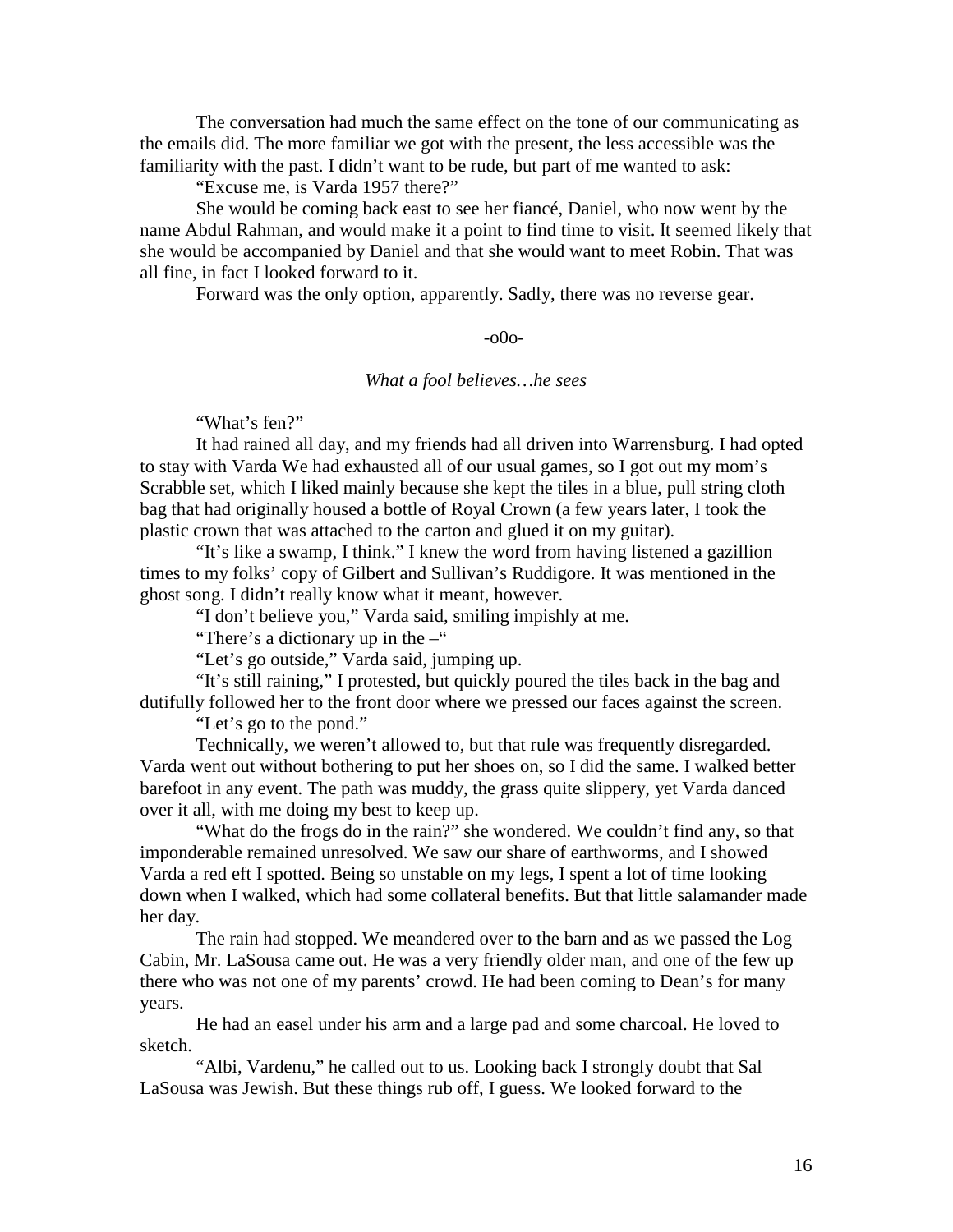communal lasagnas that Mrs. Dean let him organize a couple of times each summer. Varda's grandparents, who were about his age, had spent a week up at Dean's and he and they had become quite friendly. This was par for the course at summer resorts. It just seemed that much more organic at Dean's. He must have heard them refer to her that way.

"What are you drawing today?" Varda asked, peering at the pad, which was blank.

Mostly we saw him doing landscapes of the mountains.

"I'm going to try something different, I think," he said with a wink. "Always growing. That's what my father said. Always growing."

We walked with him as he started singing:

*Hot diggity, dog ziggity* 

And I joined in. I made my folks turn on pop music every time we were in the car. Perry Como was a favorite. I had seen him sing this on TV and I particularly loved the Boom!

*Boom! What you do to me It's so new to me What you do to me* 

Mr. LaSousa smiled broadly to encourage me to keep singing, and not missing a beat he sang even more lustily.

*Hot diggity, dog ziggity Boom! What you do to me When you're holding me tight.* 

Varda's smile was more curious than joyful. She seemed to be stuck on trying to figure out what a dog ziggity was.

"Ah, this is perfect," as he cut off singing abruptly, and he set his easel down and started to set up his pad.

"You're going to paint the barn?" Varda asked.

"Sketch, no paint."

"I meant sketch." Varda said. "Can we watch?"

Mr. LaSousa and I answered "sure" simultaneously.

He worked quickly and brought to mind the goateed TV artist I loved to watch,

Jon Gnagy, with his "kneaded eraser" which I thought was the coolest thing ever, despite the fact that I had no interest and less than no talent in art.

"It doesn't look like the barn," I said tactlessly.

"Yes it does," Varda insisted. "Stand back."

I took a few steps backwards. The lines got blurry and shapes emerged from strokes. It definitely looked like a barn now. Just not our barn.

"Do you ever draw people?" Varda asked.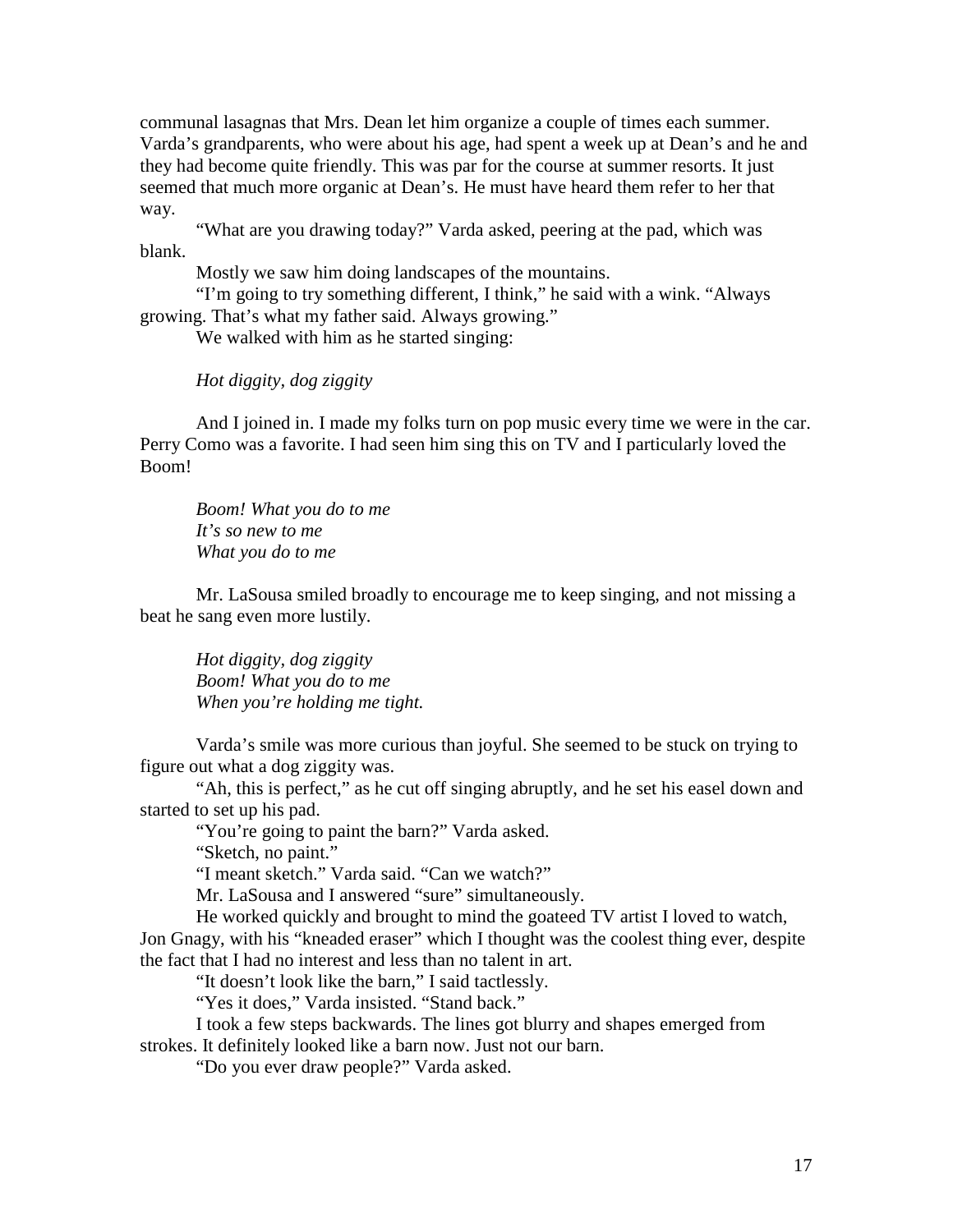"No," Mr. LaSousa said. "It's not nice to stick people in time like that. Even these little sheeps," he added, pointing to some shapes in the front that I realized were lambs. There were no animals at all in front of *us*. They were either inside or around back.

"It's really nice," Varda said, and then turning to me, "I want to get an egg. Can you show me how?"

There didn't seem to me to be a "how" to taking an egg out of a nest. They should have all been taken in the morning, in any event. But it was something to do together with Varda, so we started to walk off.

"Thanks, Mr. LaSousa," I said as he continued his sketching and singing:

*Said goodbye to my troubles, they went thataway Ever since you came into my life* 

"Do you want eggs for dinner?" I asked as we entered the barn.

"No," Varda said, trying to slowly approach and pick up a hen who just fluttered

away.

"Why do you want an egg?"

"My mom is shampooing my hair tonight. She uses eggs."

"Really? For your hair?"

"It adds protein," Varda explained, trying for another hen.

The nests were all empty and I told Varda they collect all the eggs in the morning. But then I saw one that must have rolled off the nest and was partially hidden in some straw.

"Wait, here's one," I said.

"Oh, good," Varda said, picking it up.

"I can carry it in my pocket, if you want. That's what I always do."

We started walking back up to the Main House. Varda stopped suddenly, looking up. She didn't say anything, and I looked where she was looking and saw a rainbow. We both looked at it for a few minutes in silence. Then we started to walk on.

"I wonder how Mr. LaSousa sketches a rainbow," she thought out loud.

I looked back at it and continued walking to keep up and my foot slid in the mud and I fell.

"Oh, are you okay?"

"Yeah, sure, but…" I stood up and pulled my pocket open a bit. The egg had broken.

"Too bad."

All of a sudden Skippy, one of the farm mutts, came trotting up and without a moment's hesitation stuck his muzzle in my pocket and started licking out the egg.

"Oh, good Skippy," Varda said, squatting down and petting him as he ate. "Good doggie. Good dog ziggity," she added.

It was all I could do to keep myself from petting her hair, just inches from my hand as she squatted beside me.

"I'm sorry I broke your egg," I said.

"That's okay," Varda said. A few minutes of petting the usually frisky Skippy was worth a broken egg.

"I like your hair," I added, after a moment's pause.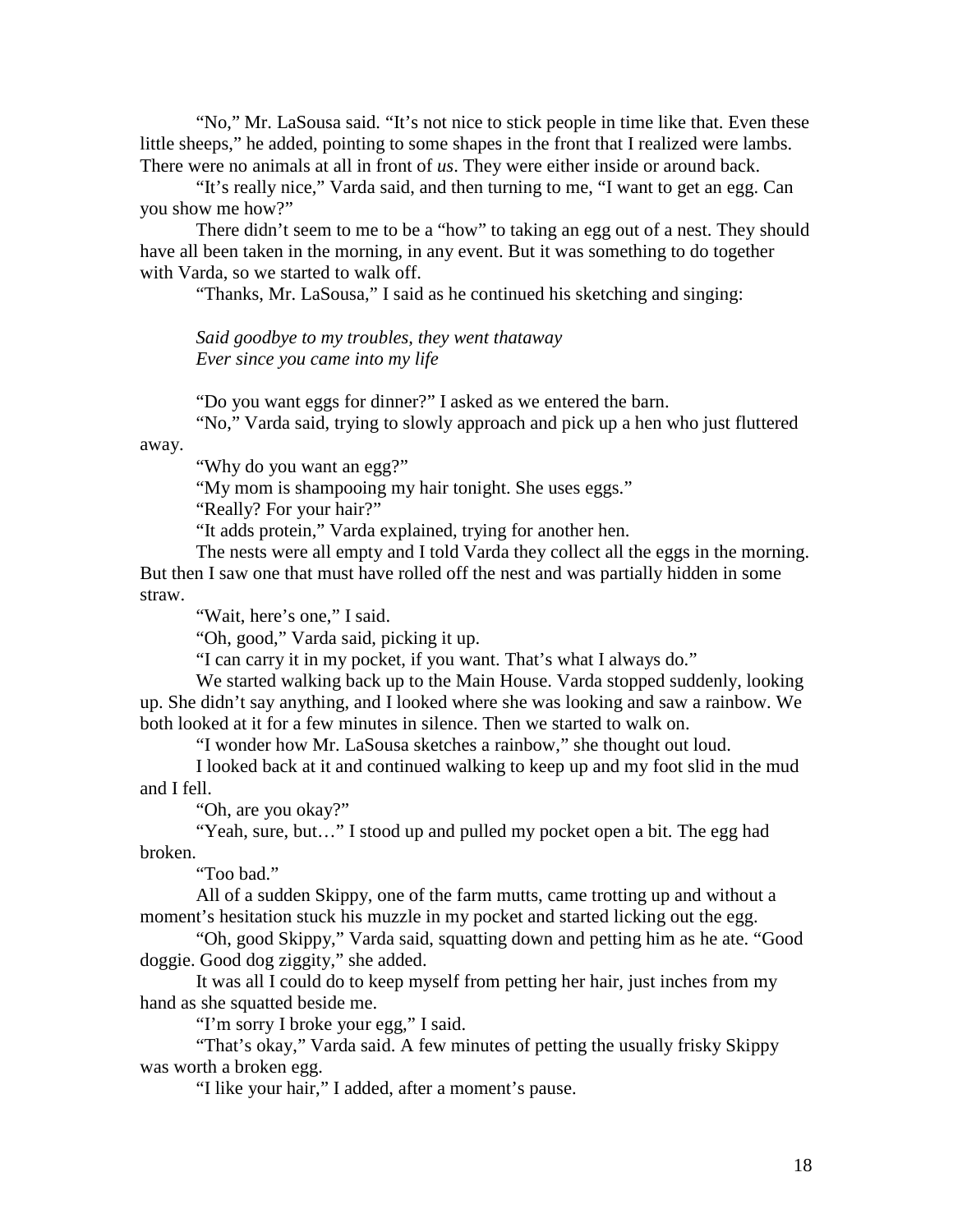Varda looked up at me with a look I hadn't seen before, not from Varda, not from anyone ever. I began to feel extremely uncomfortable. I wanted it to rain again. I wanted my friends to come back from Warrensburg. I wanted the dinner bell to ring.

I wanted her to never stop looking at me that way.

I wanted it to always be summer at Dean's.

-o0o-

# *No wise man has the power to reason away*

"But how –" I stammered.

 "I used the satellite view on GoogleMaps. There's one main road coming out of Athol and I just went bit by bit up the road until I saw something that looked like Dean's."

"So you don't really know –"

 "I know, trust me. I had a nice chat with Cynthia Hyde, the town clerk, and she confirmed that that was the Dean's property. The owner is named Joe DeLongis. His wife is named Marlene, I got that from the tax rolls, and the address is on there. Cynthia said the number was unlisted but she was going to try to reach them because she knows someone who knows them and they're very nice so it shouldn't be a problem visiting the place, but meanwhile you have the address so maybe you want to write to them."

"Wow, Larry, I'm impressed." Larry dipped another fry into the gravy.

"It's the gravy. That's why I come here."

 "Okay," I said, taking a healthy bite of my tuna which was tasting a lot better. I must have been grinning as I opened up the directions and started examining them.

"But I still don't get it. What are you expecting? What are you looking for?"

"You don't want to see the place again?"

"You think it's going to look like Dean's? What are you nuts?"

 I finished chewing slowly, mulling it over. "I don't know. I don't know that I care. But it may feel like Dean's, and that's what I'm looking for, a feeling." Larry looked dubious.

"Wouldn't you like to eat a Dugan's cupcake again?" Dugan's was a local bakery that sold goods at our neighborhood supermarket. It was many decades out of business.

 Larry smiled widely. "With that thick slab of fudge icing that you could pick up and mold like it was silly putty?"

"Yeah. Wouldn't you like to eat one again?"

 "See, there it is. In your mind it tastes great, but I guarantee if you had one now you'd be sorely disappointed."

 "No, but Larry, that's my point. It doesn't matter what it tastes like. It's the feeling of eating it. Wouldn't you like that feeling again?"

Larry spent a little extra time gravying up his next fry.

"I got a DVD of the Bilko shows," I said.

"Wow, how are they? Still funny?"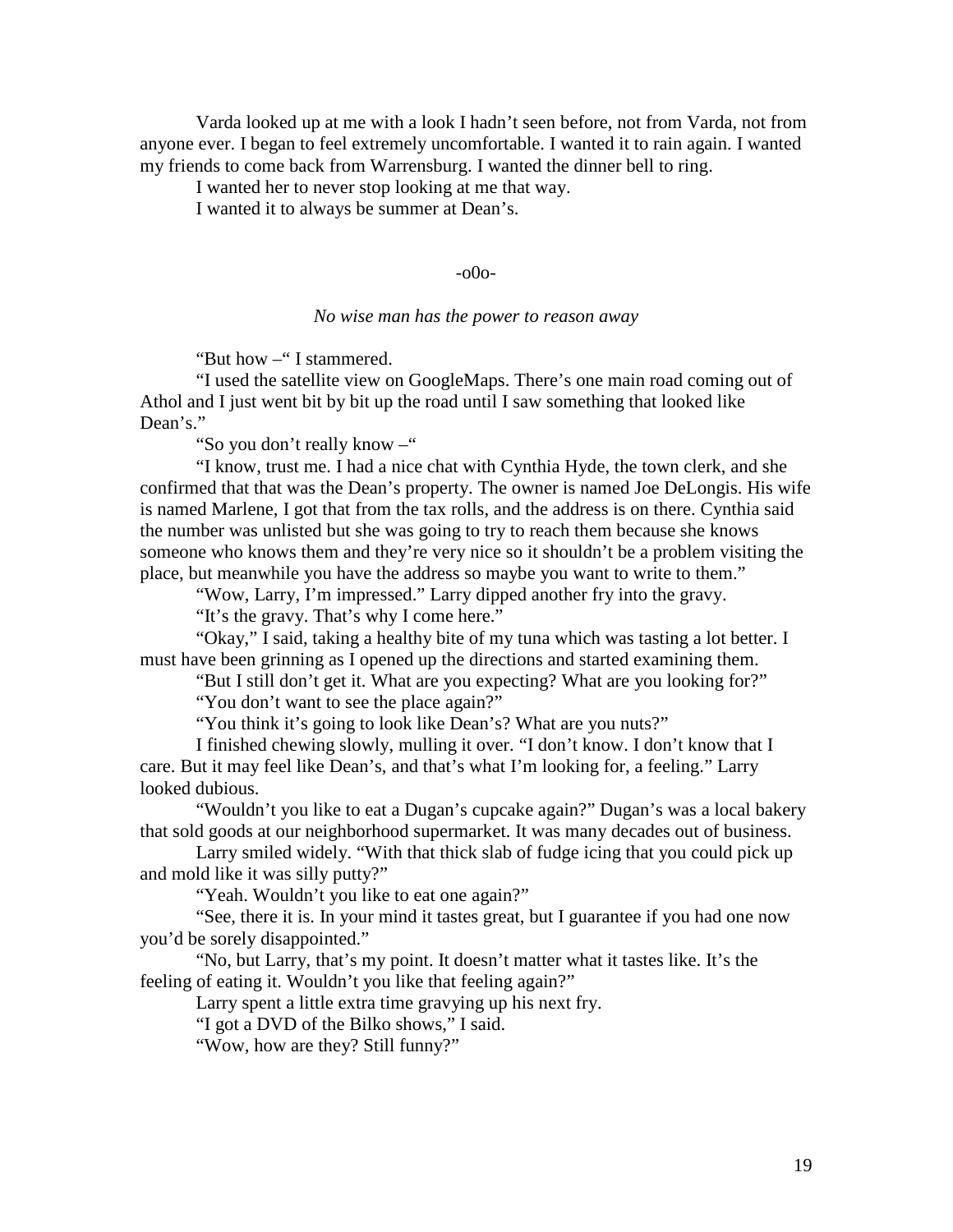"Well, sort of, not so much like it was. *He's* still very funny," I explained, not wanting to get sidetracked. Phil Silvers' fifties sitcom had been a big favorite in our house. "But here's why I'm mentioning it. We watched that show every week," I started.

"And then every week when it went into reruns," Larry added.

 "Exactly. I would have thought I knew every episode. But when I looked at the DVD case, I didn't recognize more than one or two titles."

 "The Case of Harry Speakup," Larry said enthusiastically. The classic episode that all fans of the show knew well.

 "Right, and Doberman's Sister," I added, "but none of the others. And even when I started watching them, thinking seeing them I would remember … nothing, nada. I didn't remember more than one or two. But then something weird happened. There was one episode where some congressmen were investigating Camp Baxter to see if the army wasn't spending too much money on the soldiers." Larry shook his head indicating he had no recollection of that episode either. "I didn't remember it all, just like the others But at one point, as Bilko is trying to scam them into believing that the soldiers were living in abject poverty and very backward conditions, he's asked if they have movies. 'Oh, yes," he says, 'we see movies every week. Although I've been lead to believe that some of the other camps are seeing talking pictures now.'"

 Larry laughed. I think he mostly was just picturing the way Silvers would deliver the line, that phony earnest naïveté.

 "The congressman stammered his astonishment, 'You're still seeing silent movies?' and as he's saying that, for some reason I'm thinking Francis X. Bushman." I paused for effect. It didn't seem to have any on Larry. "And the next thing out of Bilko's mouth was, 'Oh yes, the men are thinking about forming a Francis X. Bushman fan club."

"Hmm," Larry said, getting a little more interested.

 "I mean someone says silent films, how many dozens of actors come to your mind before you get to Francis X. Bushman? Larry, I'm telling you, although I had absolutely no recollection of ever seeing that episode before, I had seen it. We must have. And somewhere inside I remembered that joke. And somehow watching this otherwise totally unfamiliar episode was like a trigger, a gateway into some memory that I couldn't get to any other way."

 Larry put the current gravy sopped fry down. He looked at me skeptically as he leaned back in his chair. "So what's the gateway, Dean's or that lady?"

"Well," I sighed, "if I can get her to go there with me –":

"And this isn't an affair?"

"Stop it already, Larry. You know it isn't."

 "It's the kind of affair that only you could have," Larry said, back at his food, "an affair of the head. A subconscious tryst, a mindmeld."

 The waitress came by unbidden to dump the check on the table and take away my plate. She didn't ask if we wanted anything else.

"Let me ask you something, you tell me that this lady –"

"Stop saying 'this lady.' Her name is Varda, as you well know."

 "This lady sounds better. Okay, Varda has been through a lot. I mean we all have, right. And she hardly remembers that summer. You think her memories are going to be awakened, assuming you can talk her into driving up there?"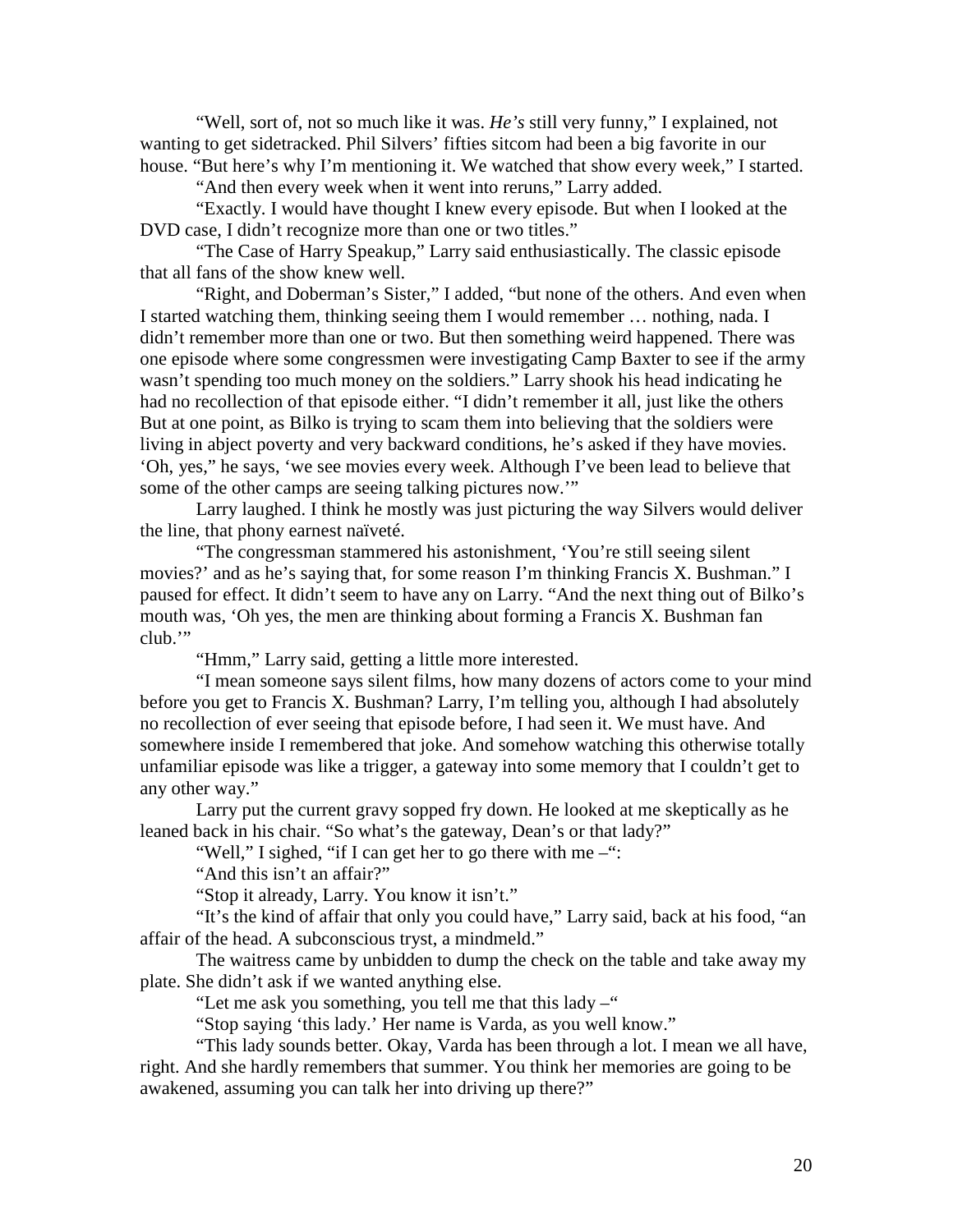"I have no idea. Can't hurt."

 "No?" Now it was Larry pausing for effect. "Abusive father, alcoholic mother, life has beaten up on her pretty bad –"

"Well –"

 "I'm just going by what you told me. There's probably a very solid reason why she doesn't remember her childhood the way you do. It's way too painful. And what you want her to do, I'm understanding this now, is find her repressed inner child and make herself vulnerable all over again so you can get off on it. And then where is she left?"

 "Larry, I think you may be projecting a little bit here. She's not a basket case. She's very smart and functional and she knows what she's doing."

"Does she know what *you're* doing?"

I just looked at him.

"Does Robin know what you're doing?"

Another non-answer from me as I looked away and wondered did *I* know what I was doing?

 "Have fun," Larry said, pushing the check towards me. "This one's on you." I reached for my wallet. "But when this whole thing blows up in your face, I want you to remember one thing."

"What's that," I asked, laying a twenty on the table. "I've got dibs on Robin."

-o0o-

#### *What seems to be*

 It was Senior Day at the Bronx High School of Science in the late spring of 1963. After having the run of the school for most of the morning, I realized a fair number of my classmates were just leaving. So I headed for the train and made my way to  $137<sup>th</sup>$  Street, up the hill to Convent Avenue and the High School of Music and Art. There were a few Bohemian girls at Science, but mostly it was what we called back then the "teased hair" set. Music and Art had much better pickings.

 On this particular day I was looking for April Lang. A friend had told me about her (most of my friends were at M&A) and said she was probably the most desirable girl at the school, but he didn't need to get too descriptive as I was already seduced by her intoxicating name (or so it seemed at the time; I had never known anyone named April, and in any event, I was easily intoxicated by what to me were exotic names). School had just gotten out when I arrived, with many kids milling about outside on this lovely spring day.

 I spied several people I knew, including Sally Mechlem, another beauty whom I oddly wasn't attracted to (particularly ironic since thirty years later we would reconnect and have a brief and somewhat disappointing fling). I asked her to point out April to me and as we waited I saw a boy walk out somewhat flamboyantly, shouting to a group of kids I didn't know. His face was unmistakable, however. The pouting, sexy lips and the thick eyelashes. It was Varda's brother, Jonathan.

"Sally, do you know that guy?"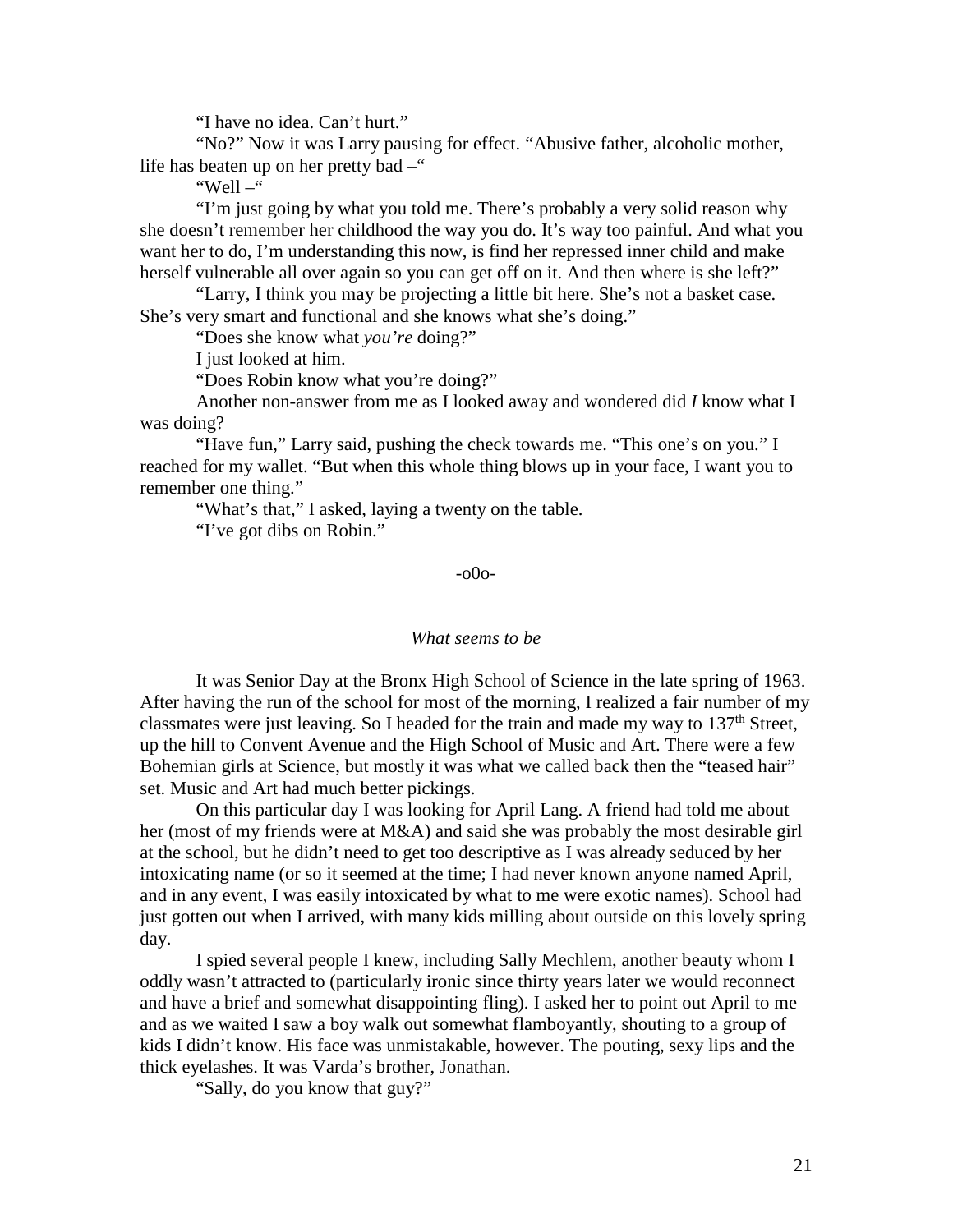"That's Jonathan," she said. "We have a couple of classes together." Sally, unlike most of my buddies at M&A, was there for art, which meant Jonathan was as well. My only memory of him was his penchant for interrupting my intimate moments with Varda.

 I watched him for a while. I didn't think I wanted to talk to him, I didn't think I had anything to say. And he and his friends were laughing it up pretty raucously. But I soon found myself walking across the street to him. He looked over and saw me coming, but didn't register any sense of recognition.

 Because I'm crippled I'm always surprised when folks don't recognize me. But of course, I didn't walk with a cane back in 1957. That actually came the following year as a result of an operation that didn't quite work out the way the doctors had hoped.

"Jonathan?"

"Yeah," he said, more indifferent than curious.

"You don't remember me?"

 "No," he said, smirking at one of his friends who wasn't paying any attention in any event.

"Albi, Albi Gorn."

Still nothing.

"You spent a summer up at a resort called Dean's a few years –"

 "Oh, yeah, I remember that," he said, without any apparent fondness. "Oh, you're that guy that was with my sister."

"Right," I said, smiling broadly. "How is she?"

 "Okay, I guess," he said. His body language strongly suggested he'd had enough of this conversation.

 "Well, you know, I'd love to talk to her. Do you mind giving me your phone number?"

 "Um, I guess so. Sure," he said, and as I pulled out a pen and the notebook I always carried, he rattled off the number. I thanked him, he said nothing, and I walked back to Sally.

Later on that evening, my heart was pounding furiously as I dialed the number. Varda answered.

"Varda?"

"Yes."

"It's Albi, from Dean's?"

"Yes," she said. No surprise, no delight, hardly any affect at all. We talked for a while: Didn't Jonathan tell her I met him? No. Was I at M&A? No, I was at Science. She was at Hunter.

And then I asked if she wanted to meet somewhere.

"Oh. Okay."

"How about the Cloisters?"

"Okay, I go there a lot."

"Me too," I said. "Funny," I joked, "I never saw you there."

Crickets.

 I suggested a day and time. She wasn't sure of her schedule but thought it was probably okay. She took my number and told me she'd get back to me to confirm it.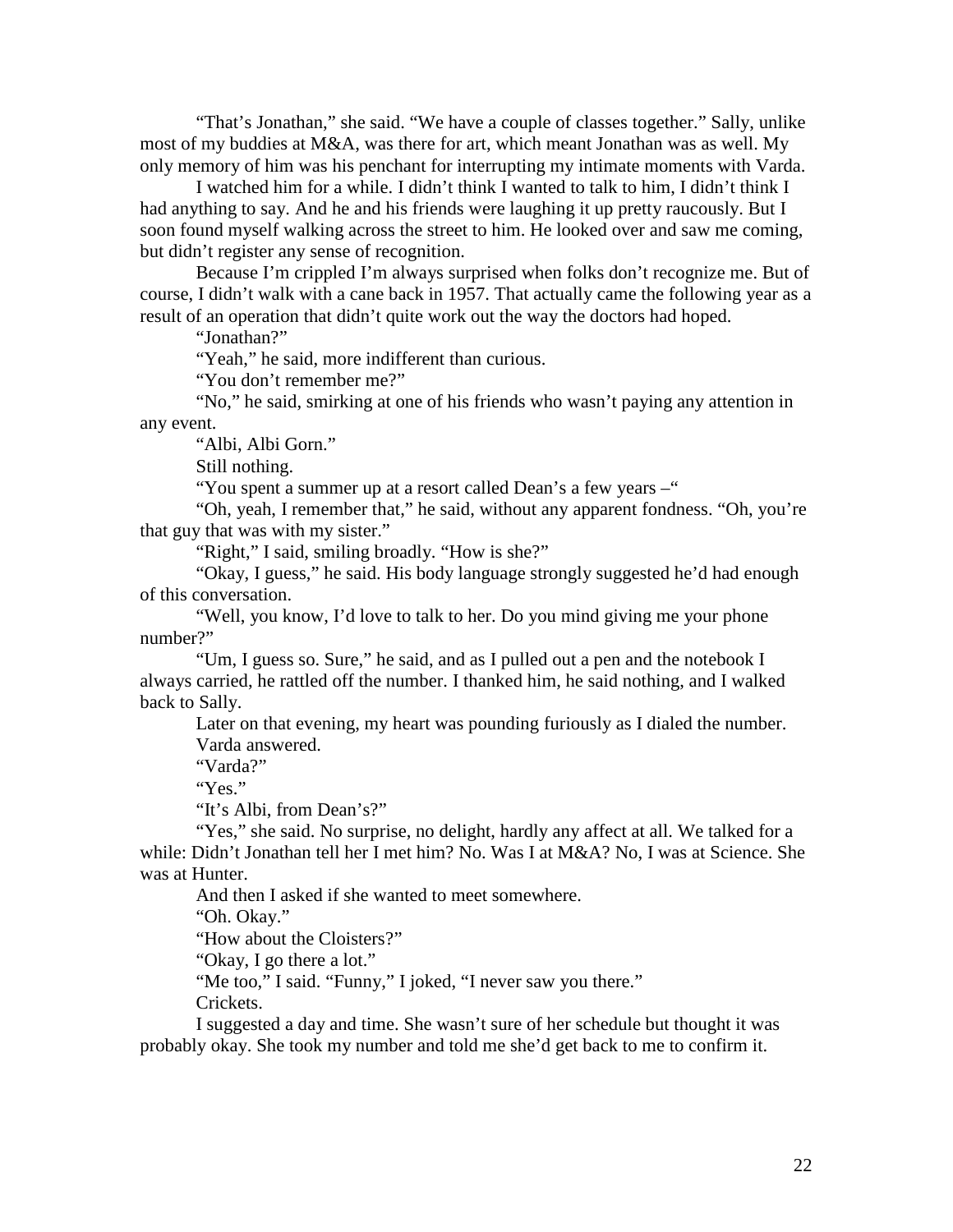She said bye. It was a "bye" I recognized, said in two syllables, almost musical. It was the only 'Varda' thing she said, the only time her voice, no not her voice, the only time *she* sounded familiar.

About an hour later, she called back.

 "Albi?" "Yeah." "It's Varda. Look, I don't think it's a good idea." "Well," I said, "we can find another time." "It's not the time," she said. "I just don't think it's such a good idea." "Oh."

 I had had plenty of practice in rejections, and I knew they began to fester the longer you held onto them. So I said my bye in one, very unmusical syllable, trying hard not to sound angry or hurt. For one brief moment there was a sense of possibility in the silence that followed, but then…

"Okay, bye."

And I started my 47 year vigil.

# -o0o-

# *Is always better than nothing*

I waited in my car at 242<sup>nd</sup> and Broadway. Varda's bus was supposed to pull into Port Authority a little before four. Her fiancé was not coming with her, so she had to take a bus down. It was an overcast Friday afternoon. I got there at five and called her cell but I assumed if she was in the subway there'd be no reception. I just left a message that I was there, and where "there" was since she could exit the station via various staircases on either side of the street.

 Eventually she called back. Torrential rains in Massachusetts, delays on the subway, she was at  $205<sup>th</sup>$  (where the train comes up from underground, giving her phone access).

 It was another half hour until she finally arrived and she called again as she wasn't sure where north and south and east and west were. Finally, I saw her walking towards the car in a light mist.

 I had seen pictures of her, so I knew what she looked like. I hadn't anticipated how short she was. Scoliosis had given her a slight hump (which she had told me about) but also taken about four inches of height from her. She was probably the same height now as she was back in 1957.

 She smiled very warmly and we hugged. The scoliosis had compressed her body a bit as well. I could see the ten year old Varda's features, but they came together differently and made for a different whole.

 As on the phone, her voice, her cadence, her affect were all familiar. And talking came easy for both of us. As did listening.

 We made our way back to Hastings and she met Robin. We had a quick bite and I drove her to the synagogue as she had asked to attend service. It was Sukkot, and there is a tradition of inviting a stranger in on this holiday, an Ushpizin. So Varda took on that role.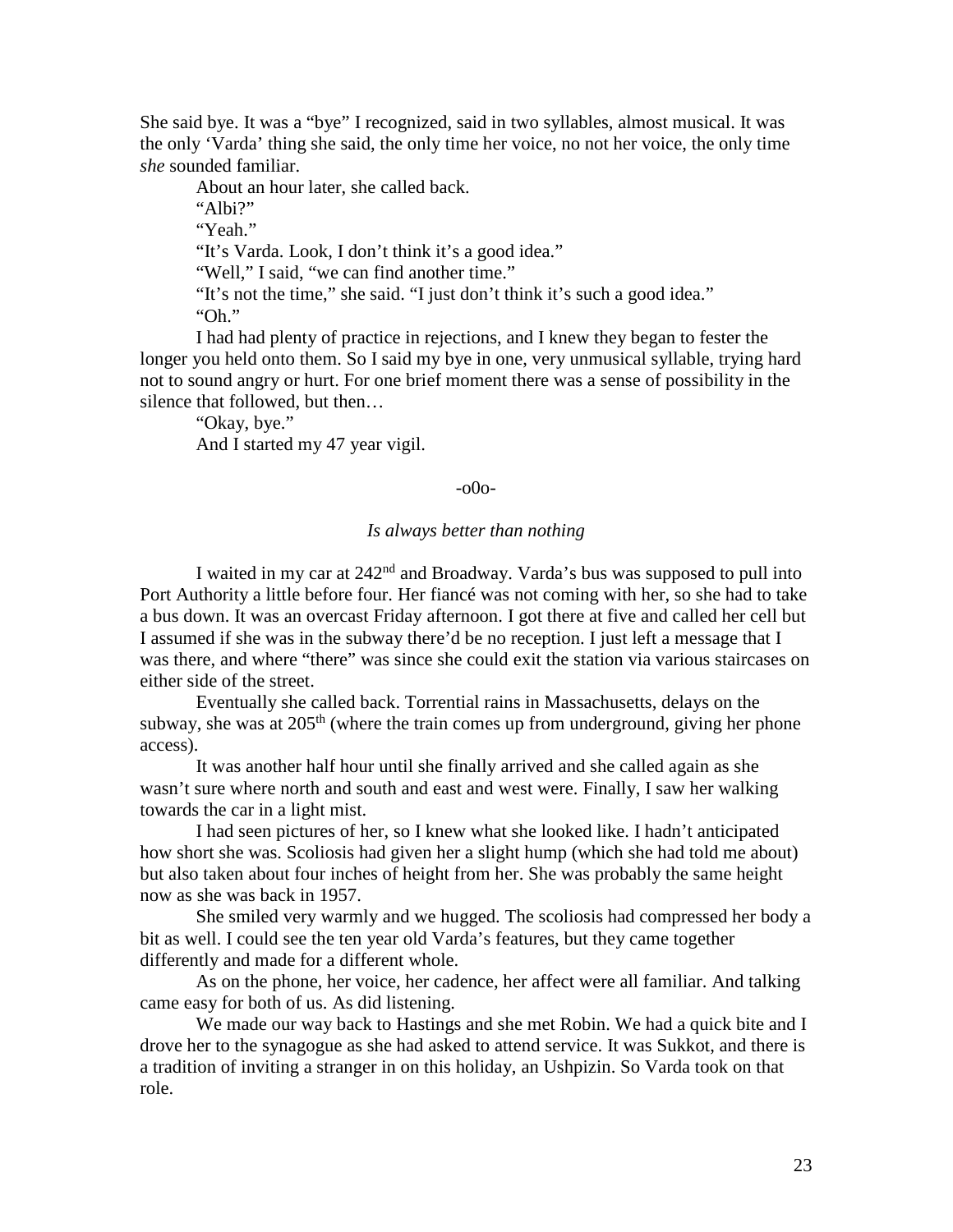She chatted up the rabbi after the service and it turned out he had officiated at a marriage of someone in New Mexico that she knew. She told a congregant that she liked her purple shoes. After a brief conversation it turned out they knew someone in common.

She had always been there, just beyond the periphery.

 We talked late into the night and much of the following day, never leaving the kitchen as I cooked and baked for a temple sponsored, once monthly participation in a soup kitchen for the homeless in nearby Yonkers.

 She did most of the talking, filling in some of the details of her life. Whatever bright moments she alluded to were invariably followed by disappointment, frustration, betrayal or tragedy. There had been a few men, including two husbands. The relationships ended poorly. For most of her life she had had no profession, only very recently earning a master's (and accumulating a huge student loan debt in the process). There was a period where she was on welfare and cleaning houses to get by. Her relationship with her family, particularly with Jonathan, had been quite rocky over the years. She had met her current partner several decades ago when they were both studying Islam and converting to Sufism. He had gone with her to Israel/Palestine, to work with Muslim and Jewish children. He had asked her to marry him then, but she didn't feel right about it, and then many years and several marriages later they had reconnected.

 Her current situation was dire. Owing to some unspecified incident, which I did not ask her to flesh out, she had been coerced into resigning her teaching position and in the process having her license suspended. Daniel had partial custody of two adopted girls, eight and ten, and his ex and her new partner were splitting up, with the girls acting out and the dynamics getting extremely volatile. He had no money either and lived in a Collins Brothers like apartment in Northampton that Varda had made some token attempts at organizing while he sunk deeper and deeper into his computer trying to reconcile cold fusion and being an administrator for Wikiversity. Varda was still trying to figure out whether her love for him could sustain her through the daunting complexities of entering his entangled life.

 And she talked about being the target of great hostility from a number of people in her life, like the wives and girlfriends of some of her exes, including Daniel's, and most painfully, her brother Jonathan, whom she had hoped to see on this trip but who had answered her email with a characteristically vituperative reply. Her mother had moved to Israel with her two youngest kids; her father died alone in New Jersey.

 "The men in my life, I looked to them for shelter, for protection. And when I came to realize how futile that was, I swore off men for over a dozen years, before Daniel and I reconnected." There were pauses in all this that themselves spoke volumes. "I'm tired," she added, as she refolded the paper napkin in front of her for the umpteenth time.

Was I just another predatory man in her life, wanting to get off on that ten year old beauty that had haunted me all these years, and leave the 64 year old Varda to fend for herself once I had my way with her, once I had wooed her into allowing me to once again see the love in her eyes?

 After dinner, as the kids ran back down to the computers and Robin set to work casting the 4<sup>th</sup> grade musical she was directing, we went into the living room to watch the video of Varda's family.

 Varda walked over to a framed sketch on the wall. It was Sal LaSousa's picture of the barn that we had seen him draw all those years ago. He had given it to my mom as a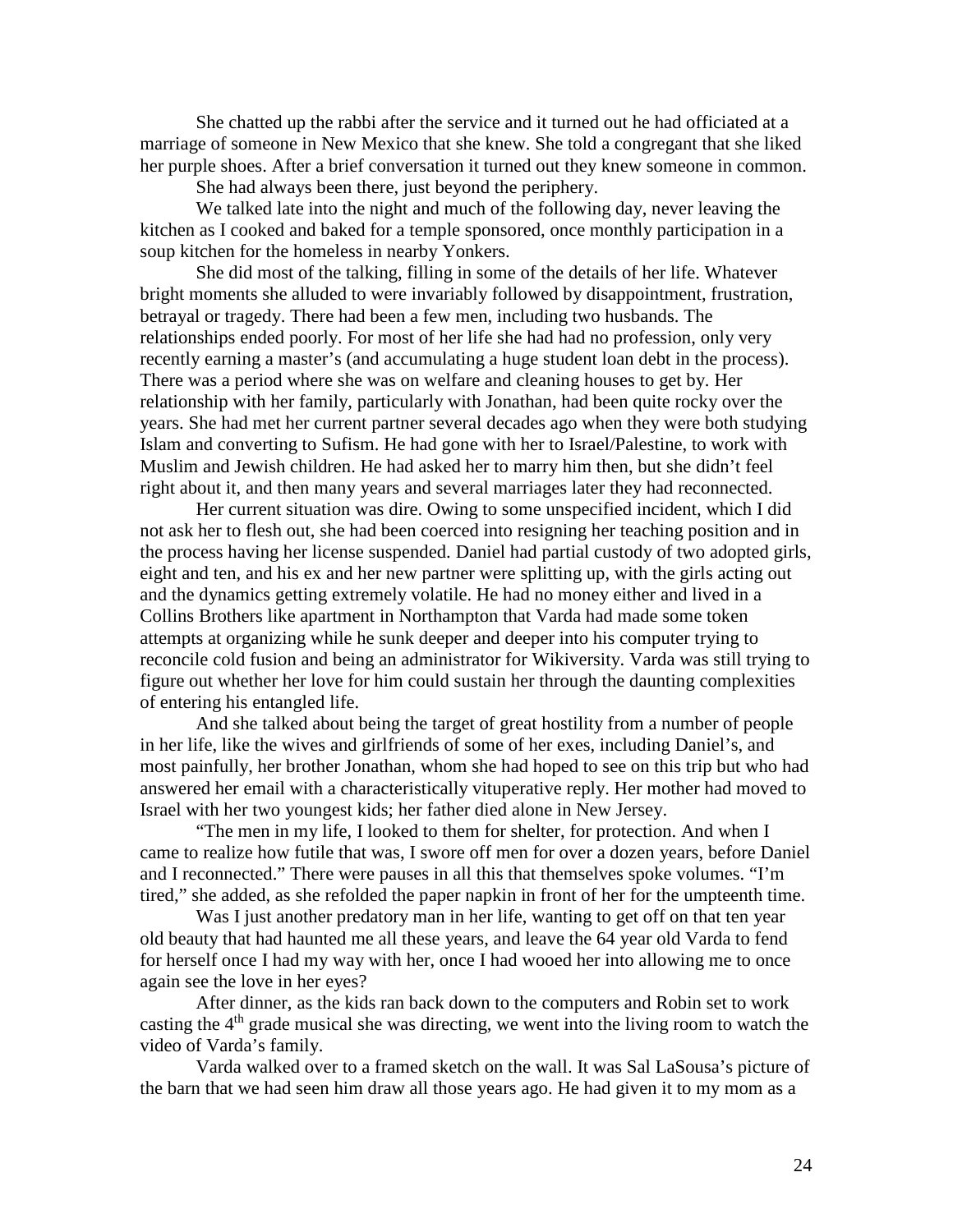present since she would play all his favorite pop tunes that he loved singing along with on the dining room piano. Varda looked at it for quite some time.

"Is this Dean's?" she asked.

"Yeah," I said, a bit relieved that she recognized it. "We actually saw the guy draw this, don't you remember?"

 "Maybe," she said, very weakly. Maybe she was just trying to please me. Maybe this was a Bilko episode for her.

We sat on the couch and started the video running. It was a mostly chronological series of short clips of family events. It started with a seder when Varda was two or three. It included shots of her grandparents and parents (whom I did not recognize at all) and a lot of interactions with Jonathan (whose face I had remembered with incredible accuracy). There was footage from vacations on Long Island and some other, unspecified, upstate location. Shots of them playing in the snow with her father rubbing some slush in Jonathan's face.

 "That's what he would do," she said, "rub snow in our faces." When she spoke it always sounded like she was very carefully choosing her words. You could see her thinking, editing. Her speech had very little emotion in it. But in the increasingly illuminated context of her history, the emotion was obvious. I felt as though her calm and dispassionate manner was a calculated attempt not to interfere with the feeling expressing itself in some other, purer, intuitive way.

 Her narration was sparse, mostly just identifying people and places. But sometimes more pointed.

 "We were so close," she said of herself and Jonathan, as they cavorted for the camera in partial nudity after coming out of the bath.

We soon reached Varda at the age I knew her.

 "God, you were so beautiful," I said, immediately regretting it. In the first instance because using the past tense seemed a bit tactless; second, because it underscored how much more passionate my feelings for the memory of her were than my feelings for her now; and finally, Robin was sitting in the room with us, looking up at the video from time to time, and I rarely said things like that to her, despite the fact that I found her, even at 47, every bit as beautiful as Varda ever was.

 And then, Dean's. There was only fifteen or twenty seconds worth all told, but they hit me like a long lost smell or taste. A Dugan's cupcake. One section was at the cottage behind the Main House. And another very short snippet of her father and one of the kids by the pond, which I wanted to freeze so that I could explore every pixel.

 Varda's younger brother David had been born shortly before that summer and her sister Monshu was born within the year, and so the video became mostly about them for the next half hour, with Varda and Jonathan being relegated to the occasional shot holding or playing with the infants. There were the obligatory shots of some school performances, dance, puppetry and general mugging. And it seemed that every time she looked at the camera she either closed her eyes or made a face. Finally, I got to see her in her teens, where her body had filled out and she had found grace and the beginnings of sexuality.

 She had apparently gotten into folk dancing at Ethical Culture, and there was a shot of her and Jonathan dancing the Salty Dog Rag, a staple of any folk dance evening, as idiosyncratic as it seemed amidst the Balkan, Greek, Russian and Israeli dances.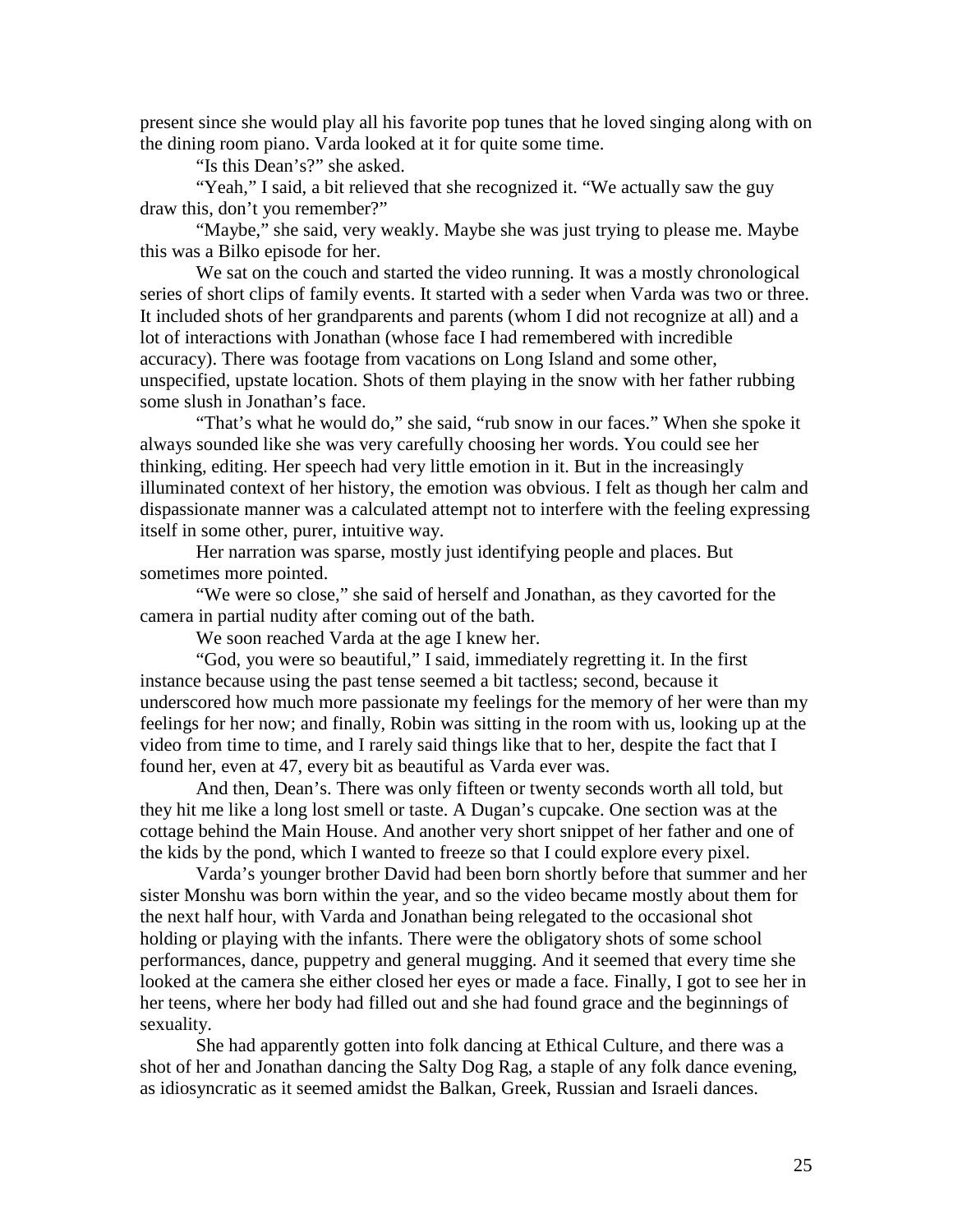"Oh, Salty Dog Rag," I said, another warm wisp of memory washing over me. I thought back to how whenever this song started to play, there would be a mad scramble on the dance floor as people sought out their favorite partners for this particular number, as she and Jonathan must have just before the camera started rolling.

 The dancing was organic between the two of them, comfortable. You could see they had danced this dance together many times before. Although the film was, of course, silent, I could hear Red Foley singing:

*One foot front, drag it back Then you start to ball the jack. You shake and you break and then you sag, If your partner zigs you're supposed to zag.* 

I didn't look at her, sitting next to me on the couch staring up at the screen, nor was her crying audible. But I could feel her tears, crying for all that was lost that seemed now impossible to retrieve.

I don't know if she felt *my* tears, though, as I looked at the vulnerable, innocent and lovely child unaware of the heartache to come, like I was reopening some novel and being reintroduced to the tragic heroin whose dreams would soon founder and shatter upon the shoals.

If your partner zigs you're supposed to zag.

-o0o-

#### *And nothing at all keeps sending him*

Varda and I had spent the late August afternoon by the pool swimming, splashing, finding meaningless projects for Jonathan to keep him out of our hair, and even catching frogs, the guilty pleasure of which Varda had rationalized by naming them and having conversations with them each day. The lives of a couple of them had become quite complicated but she followed it all closely and chronicled their day-to-day activities (anticipating Jane Goodall by a good three years).

The nights had grown colder and the pool was noticeably cooler, particularly when going back in after the obligatory half hour wait following eating the afternoon snack.

"Come on," I urged her. I was swimming in an inner tube and I had another one I was holding for her. We had gotten back in before the other kids so I grabbed these incalculably desirable objects for our use.

"It's cold."

"Just dive in," I yelled back. "You'll get used to it."

"It's cold," she repeated, taking a tentative step further, and allowing another inch of her body into the water.

"I'm in a warm spot," I said, not too loudly since that observation always evoked pee jokes from Jonathan.

"It's cold over here," she said, taking another step.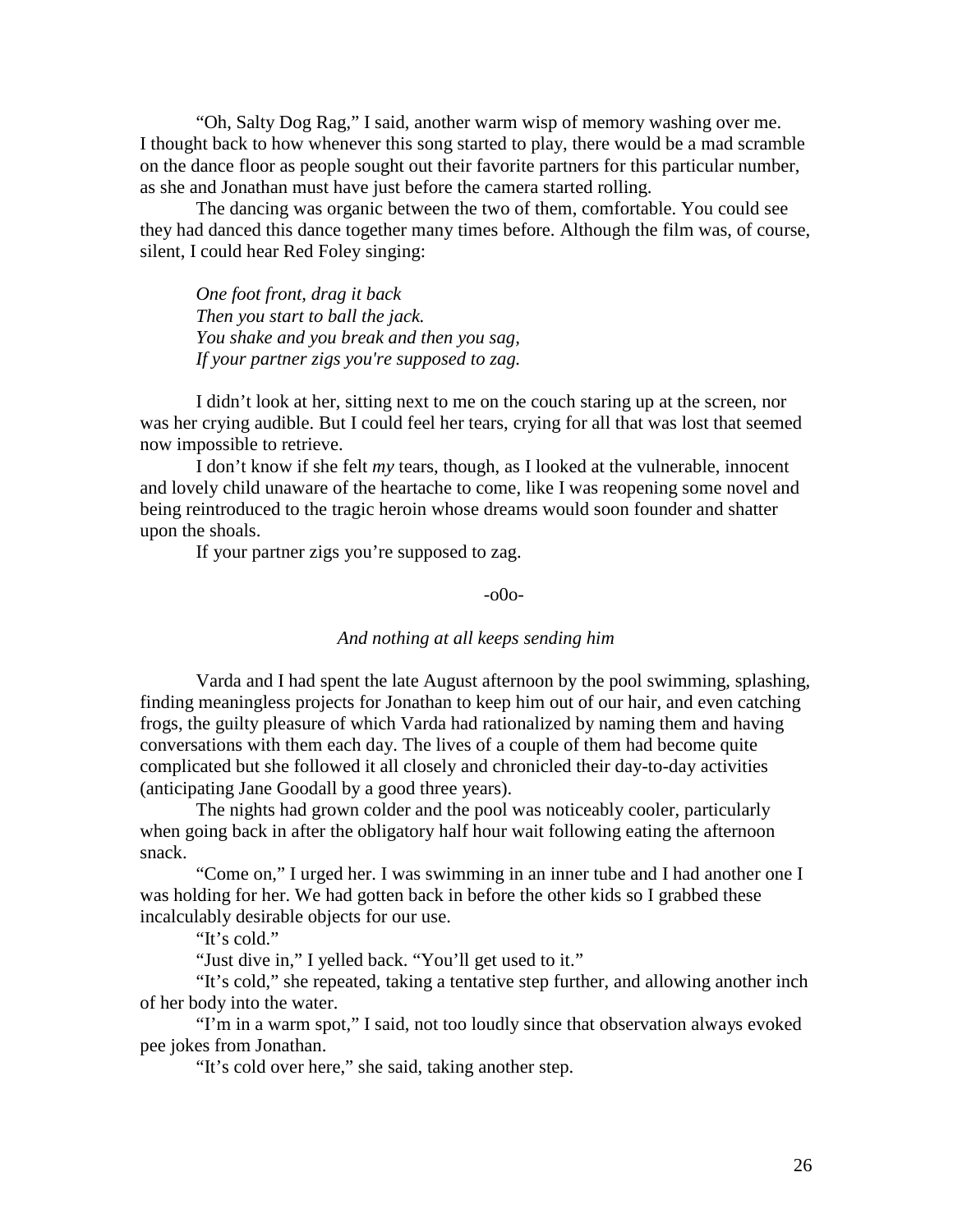"Swim to the warm spot," I said as I drifted back, leaving her tube to mark the

spot.

She dove in and quickly found her way to the tube.

"Oooh," she said. "It is warmer here."

We paddled around in the tubes for a short while, and then remembered, as we did every day, that it was more fun without them.

When the time came on any particular day to go back to our houses, which were at opposite ends of the farm, we walked together until our paths diverged. At that point it was always Varda's habit to keep walking in my direction and to only say goodbye when we got to my house. On one occasion when we got to the divergence I suggested walking up to her place, but she clearly didn't like that idea. The small talk just before we actually separated was perhaps the sweetest part of the day. Every second was precious. And our folks always left us alone.

Independence.

"Later, alligator," I said as I walked into the New House.

"Soon, raccoon," she answered.

I went back and changed out of my bathing suit. I picked up the current issue of Mad, which I had read probably a dozen times, as had every other kid up there, and I leafed through it idly, without really paying attention.

The dinner bell rang.

I jumped off of the captain's bed that I had from somewhere gotten the notion had been specially built for me when the New House was erected. I hit the door just as Janie did and we walked off to the Main House. Hank Pizer (from Brooklyn) and Andy Meltzer (from the Bronx) came out of the poolroom as we passed, with Hank intoning in TV voiceover style:

"Dumbbells are not dumb!" and Janie and I joined in. This line, also from that issue of Mad, Ernie Kovacs' Believe it or Don't, had become a signature line of the summer, and invariably set off a general exchange of further lines.

"Ducks do not fly," Andy said, and Hank added at a somewhat lower tone, "they're actually great jumpers."

"You can boil an egg," and we all laughed, although none of us knew why that one was funny.

We walked up the steps and into the dining room.

"Going to sit with your girlfriend?" Andy teased, only to get jolted by an elbow from Janie, who had established herself as my bodyguard, and was in any event sensitive to this kind of teasing since her several year crush on Herbie Dean, one of Mrs. Dean's sons (who must have been in his thirties), had opened her up to her share of teasing.

I had taken to sitting with Varda and was disappointed this evening to see that her father had apparently driven up from the city. His schedule seemed quite different from our fathers', and he would appear at quite unpredictable times. Varda spied me as soon as I walked in and placed her hand on the seat next to her that she reserved for me. This was the ritual for every meal, but there seemed to be some sense of urgency in her beckoning me this evening. And instead of her usual smile at me, there was a different look, but I couldn't tell what it signified.

Varda turned impulsively to her mother.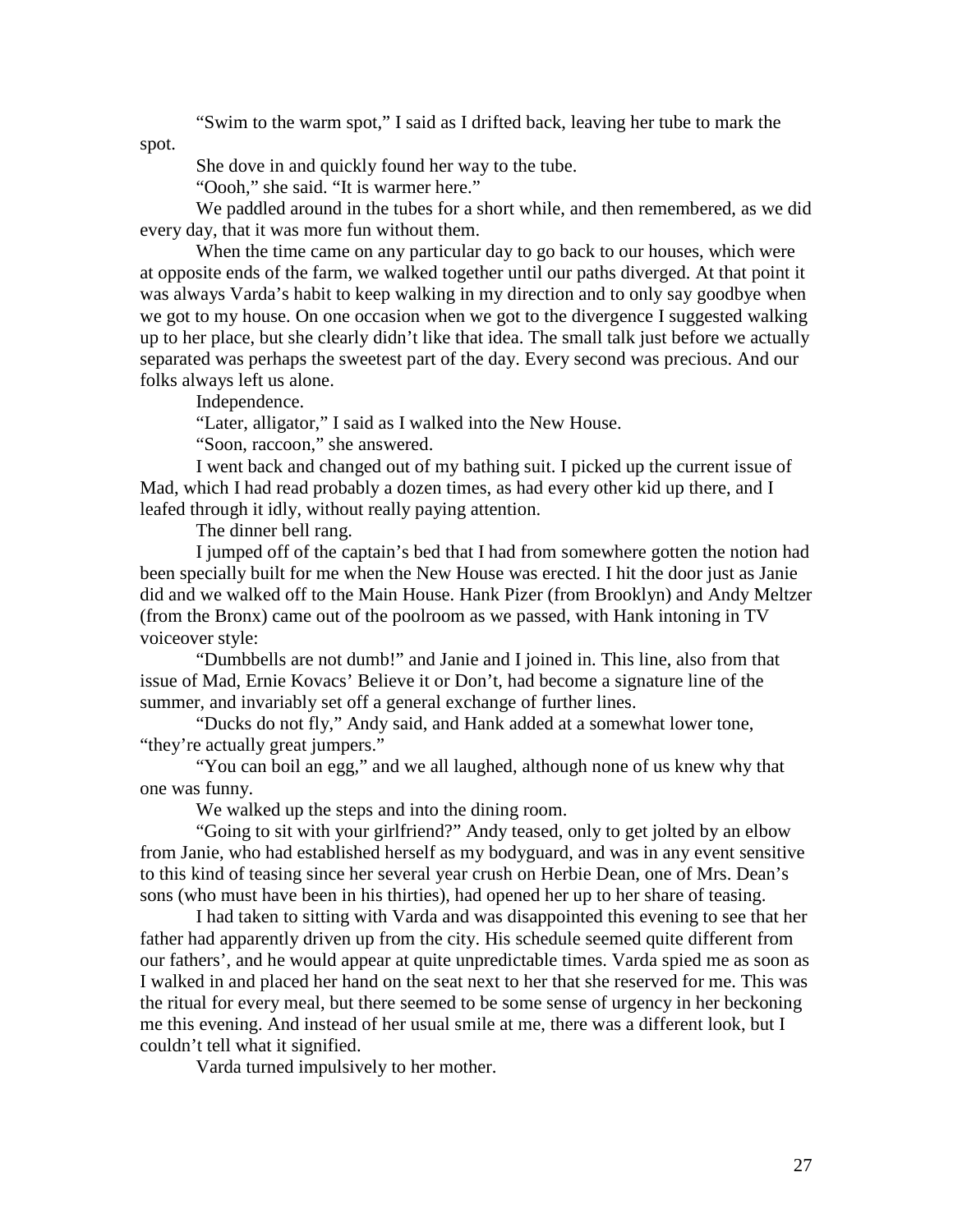"Can I stay with Albi's family tonight?" she asked. We hadn't talked about this at all, so I was quite surprised.

"I don't know if there's room there," Mrs. Brahms started, but I broke in.

"Varda can sleep in my brother's bed. He stayed in the city this year 'cause of his asthma."

"Oh," she said, concerned. "I didn't know you had a brother. I hope he's all right."

"Yeah, he's fine," I said.

"Well," she started, looking back at her husband who was preoccupied with trying to get Jonathan to sit still in his seat, and then back at Varda "you know, honey, your father came all the way up  $-\tilde{ }$ 

"Please," Varda said, employing the unmistakable pleading tone that passed for logical reasoning in the language of ten year-olds.

"Hmmm. Let me make sure it's okay with your mom," she said.

Despite the remote, secluded and rustic atmosphere of Dean's, the dining room was just another typically noisy resort dining room during meals. I tended to hear sounds selectively. When they brought out the platter of corn, I heard Hank and Andy almost in unison start singing:

*The corn is as high as an elephant's eye* 

And then Hank continued in a diminuendo born of the realization that Andy was no longer accompanying him:

*And it looks like it's growing…* 

I didn't particularly pay attention to Varda's mom going over to my mom, as I knew she would say it was okay. But I did hear my mom say:

"Of course, dear. She can stay in Larry's bed. We'd love to have her." There was some other interchange that I didn't get, as Varda's mom had her back to me. But then my mom observed: "Varda and Albi have really found each other this summer, haven't they?" I looked to see if Varda heard that, but she was distracted, trying to prevent David from throwing his corn kernels, and maybe more distracted by her father's increasingly vicious pulls on Jonathan's arm.

We skipped dessert and joined a bunch of the other families on a trip to Sun Canyon to get 'Carvel." I went with Varda's folks in their car. We drove off down the dirt road for a while.

"Jonathan," her dad suddenly yelled, "put your arm inside. How many times do I have to tell you."

There was silence and Varda, who had seemed more relaxed after we had set up the sleepover, tensed up again.

"Remember Mr. Baker's son," I said.

Varda's mom looked back at me, and I notice that she was nursing David. I had never seen anyone do that before and it definitely threw me.

"Who is Mr. Baker?" she asked.

I had no idea. It had become standard among the grownups to chastise us for sticking our arms out of the car windows by issuing that warning. We had been told that Mr. Baker's son lost an arm by sticking it out the window, but we had heard it so much that it lost all of its impact and we typically cheekily repeated it in answer to any cautionary warning we received.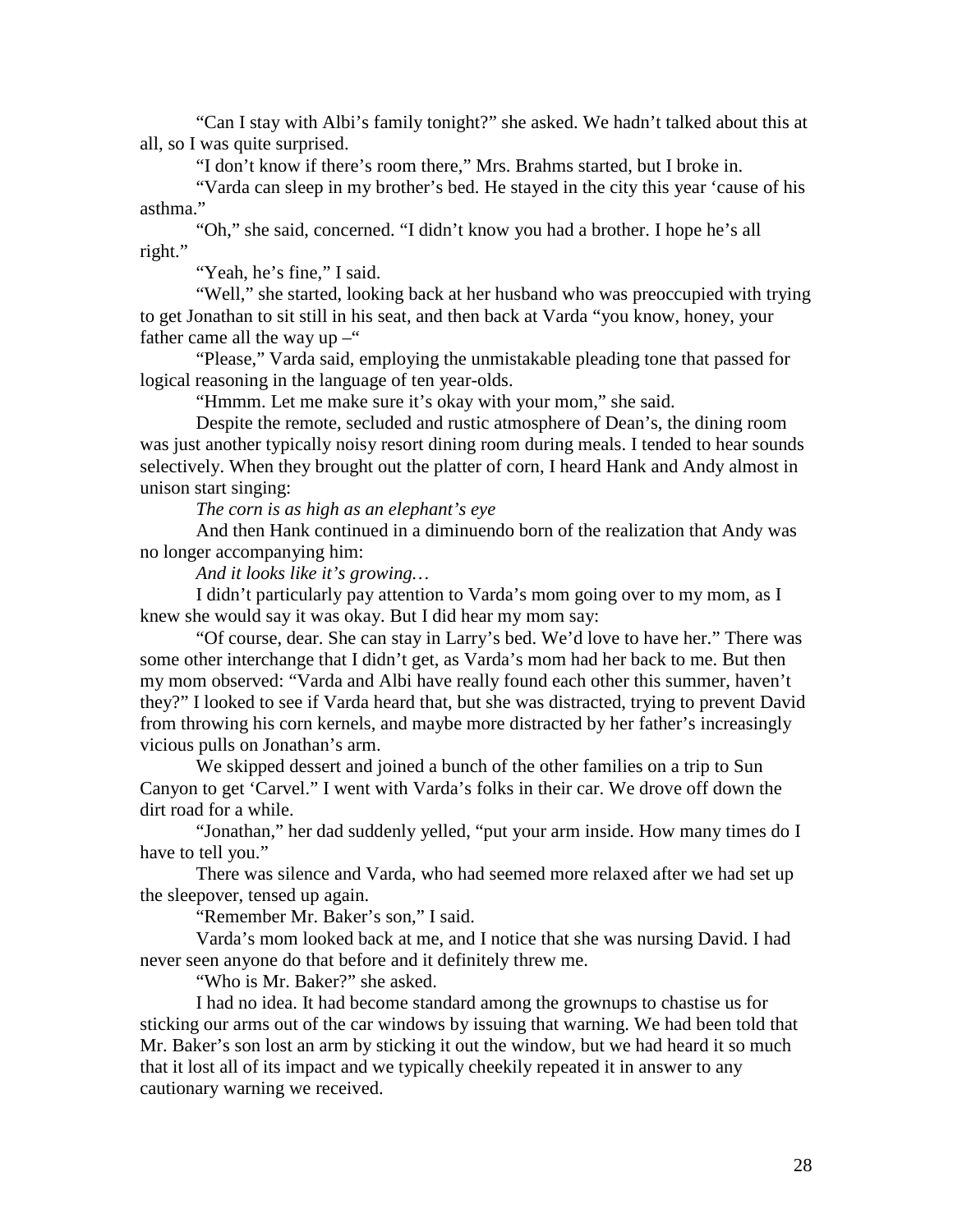"Don't run in the dining room," a parent would say.

"Remember Mr. Baker's son," we would reply.

"Is this it?" Mr. Brahms asked, referring to a turn off the road. Mrs. Brahms turned back and nodded and we drove into Sun Canyon and everyone forgot about Mr. Baker.

 When we returned about an hour later, Varda and I tried to find some private spot away from my friends and Jonathan, but privacy was hard to come by at Dean's. Eventually we all went in and a few of us, including Varda, went upstairs in the New House to listen to my mom read a chapter from Winnie The Pooh, the incomparable chapter about the heffalumps which had us all in stitches, as it always did.

All but Varda, who smiled, but never laughed once.

In fact, she had never laughed once the entire summer.

 After Pooh figured out how silly he had been, we went back downstairs and settled into bed in my room. After my mom had turned out the lights, we lay there in silence for a while. Finally, Varda said.

"My dad yells a lot."

 There was more silence. Our eyes were now accustomed to the dark and we could see a little. She sat up suddenly in bed.

"Oh, there's a meteor shower tonight. Do you want to go see it?"

"Where?"

"Anywhere outside."

 I didn't think we were supposed to go out after we were put to sleep, and I had never been a disobedient kid. But it was Dean's.

 We cautiously opened the door and I could hear cackling from the kitchenette down the hall where the grownups gathered to play cards. We walked outside and straight to the swinging chair.

We were neither of us sure what to be looking for, but soon enough the streaks shot across the sky as we gently rocked. The countryside was as noisy as the dining room with the crickets and tree frogs, but it was a much more soothing noise.

"We're leaving tomorrow," Varda said, without looking over at me. "That's why my dad came up."

I knew I was supposed to say something. But nothing came out.

 And then almost imperceptibly, she moved her hand on top of mine, and with a first-time gentleness I would never know again, squeezed, as we watched the Perseids, listened to the croaking chorus, and both started to silently cry.

-o0o-

#### *Somewhere back in her long ago where he can still believe there's a place in her life*

 Varda stayed with us for a week. I went to work, she went into the city, visiting relatives (although, much to her regret, not her brother Jonathan), classmates from Hunter, associates from the alternative education organization which conference she had been attending when I first contacted her, a Dahn Yoga Center, and even joining the Occupy Wall Streeters one day. She would take the subway back each evening, call me, and I would come pick her up at  $242<sup>nd</sup>$  in the Bronx. We'd then start talking on the way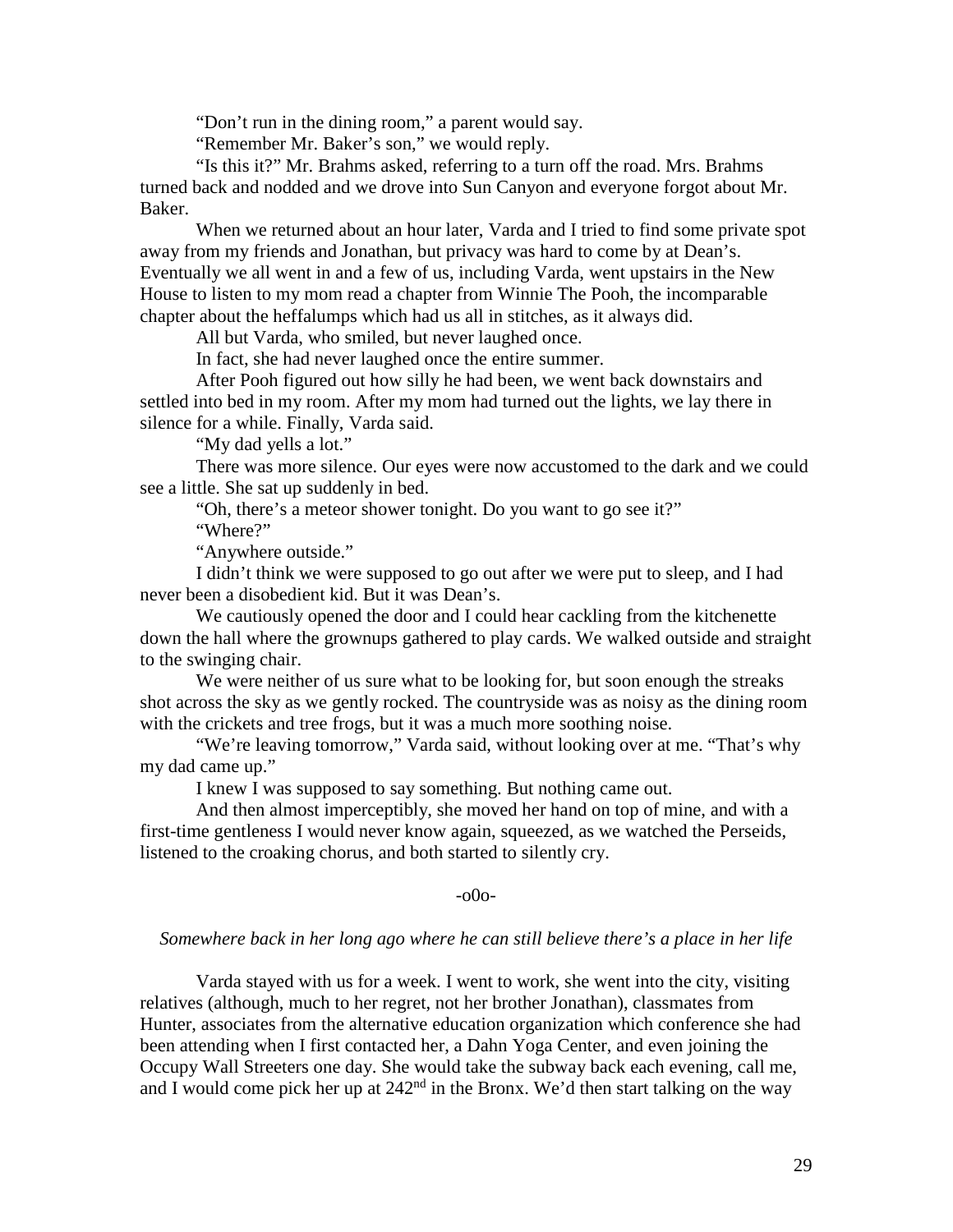back to my house and then on into the night for a couple of hours, about her day, my day, and all the loosely related histories and philosophies that suggested themselves to us.

 There was an incident back at Northampton with Varda's fiancé and his ex-wife and kids. Varda finished a long talk with him, and just sat in the kitchen, looking depleted.

 "Complicated," was all I could offer. She smiled and said silently *What can I do?* with a surprisingly Jewish upturned palms shrug. This week had been a vacation from the arduous business of relationship building that she would the following day return to, the oppressive student loan, the dim prospects for employment, the lack of funds to even allow her to move east, all things pulling her back to her life, when I felt that I still had unfinished business with her here. I clearly had no idea how to get what I wanted, due in large part to not knowing what I wanted. But I knew that I would recognize it when I got it.

 "I have like nothing going on at work tomorrow," I said. "I can take the day off." She looked at me slightly perplexed. "I'd be happy to drive you back to Northampton," I explained.

"Okay," she said, not making any attempt to try to talk me out of it.

We left early the following morning. It was a three-hour drive to

Northampton…if I went straight there. I got on the Saw Mill and drove north until the exit for 287 that would take us to 95 that would take us to Massachusetts. The exit also took us the other way to the Tappan Zee Bridge and to 87 north.

 I took a deep breath. "How do you feel about going to Dean's?" I said, not looking over at her.

 "Oh good," she said, in her usual tone, "I was hoping we could do that. I'll phone Abdul Rahman and let him know."

I exhaled my breath as she got out her cell and I headed over the bridge.

 The trip up took us four hours. Much of the time was spent looking at the increasingly beautiful scenery, as the further north we got the more aflame the woods turned. I shared with her other memories I had of Dean's, ones in the years before she came up. I told her about my years at summer camp that followed, and my summers in Goldensbridge, the old lefty community my folks had moved into in the 60s. I began to note that every story I told seemed to be connected to another summer romance.

"Warrensburg?" Varda said as we exited at Exit 23.

"Yeah. We went there for movies and ice cream," I explained. "You may not have ever actually gone. I don't remember us going there together."

"Oh," she said.

 "Look," I said, a bit hesitantly, "Dean's is currently owned by a guy named Joe DeLongis. I actually wrote to him a while back, asking if I, if we could come visit. But he never answered my letter."

"Oh," said Varda."

"So I'm not quite sure," I continued, "if we'll  $-$ "

"We'll knock on the door and introduce ourselves."

 Another hurdle disposed of, at least temporarily. Not being able to have access to the property after such a long and impulsive drive would have been quite a letdown. At least she was willing to be aggressive about the issue.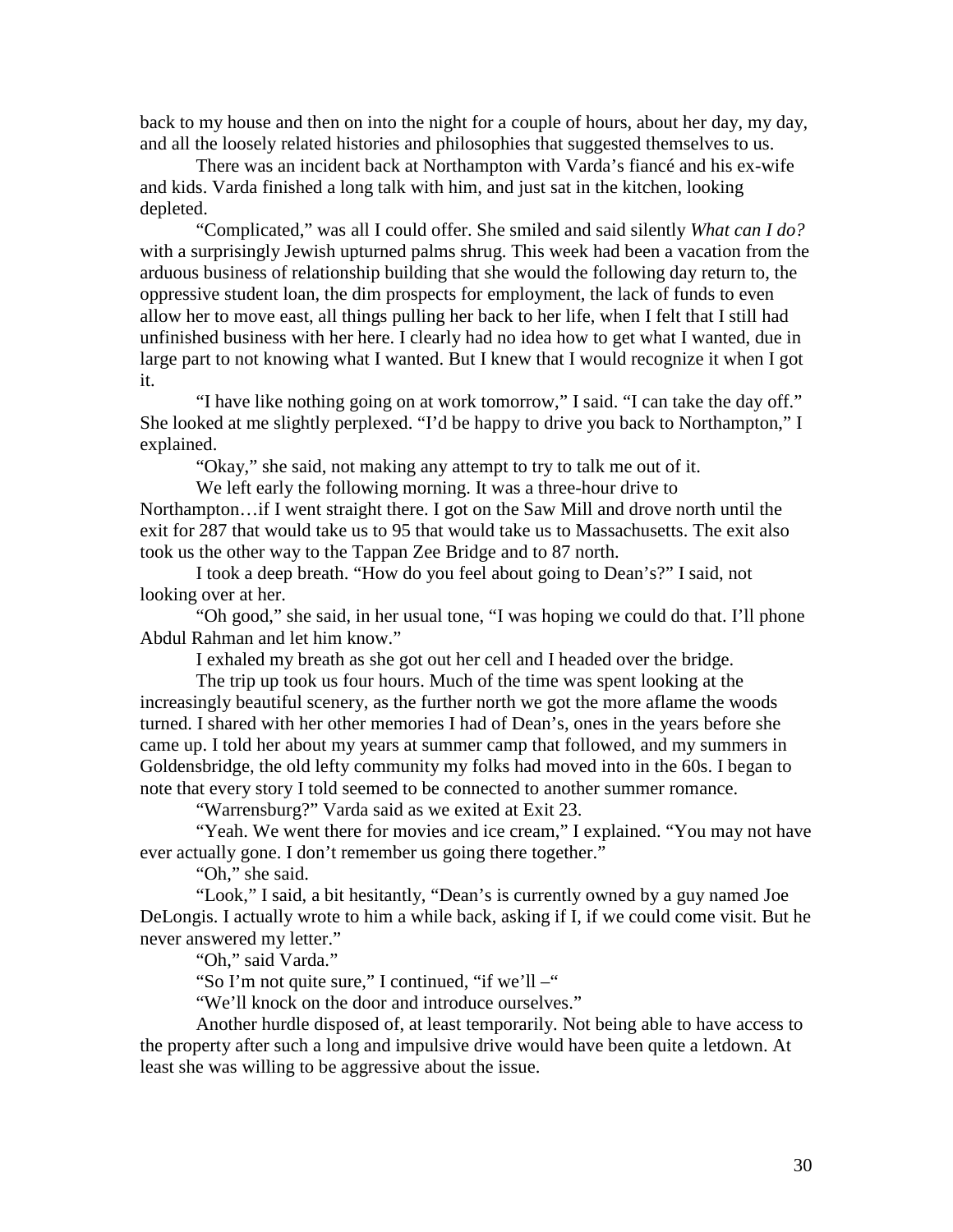We made a convoluted series of turns in rapid succession and found ourselves at Athol. I didn't remember the town at all. A couple of more turns and we found Mountain Road, which seemed somewhat familiar. It was paved, which I don't believe was the case back then, but I didn't really know. In less than a mile, and much less time than I remembered it taking, I saw Baker Cemetery looming in front of us.

 "Mrs. Dean and her first husband, Arthur, are buried in there," I explained. "Do you remember her?"

"I think so," Varda said. "She had a very warm smile, very sun-wrinkled face."

 We drove a bit more and I saw the driveway. There was a garbage can shed at the base as we made our left turn. I stopped for a second looking to the right.

"What are you looking at?"

 "There was a tree there, I don't know what kind, but the branches were down to the ground and yet if you crawled through them there was like a space at the base of the trunk you could sit at. It was like a secret hideaway."

"Ours?" Varda asked.

"Umm, I don't remember if you and I went there."

 "I think we did," Varda said, after considering it a while, again with the smile. "But I don't see the tree there now."

"No," I confirmed sadly, "no more."

 The Main House was in view. On the side we were approaching from the porch and second floor balcony and the outside stairway leading up were still intact, although a different color. The steps leading up to the porch remained and looked to be the same concrete steps from the 50s. But at the top was just a flat landing, not the semi enclosed porch where the dinner gong, screen door, shuttered windows, Adirondack chairs and flyswatters had so indelibly etched the time and place in my mind. There were two cars parked outside. I parked mine next to theirs and heard a dog barking from inside the house. I had a foreboding image of some surly dude coming out with a shotgun as we walked up the steps and Varda rang the bell.

 No one answered. The dog kept barking, although without a lot of spirit. There seemed to be a light on in the room beyond the room visible through the window, the room that had been the kitchen.

"Hello," Varda called out, "anybody home?"

 I walked around to the enclosed porch and looked at the various objects located about. No Adirondack chairs, just a lot of very contemporary junk.

No inverted artillery shell for calling us in to eat.

 Walking down the steps, we quickly saw that the rec room and Annex were gone. "Wasn't there a well here?" Varda asked plaintively.

"Did you have a wish?" I asked.

She smiled and walked off down into the field.

"Well, we're trespassing now," I observed. This didn't seem to phase Varda at all.

 The barn was gone, replaced with a new barn. The Log Cabin was still there, but with a curiously anachronistic roof. The field was totally overgrown. A machete would have been useful as we walked to the pond.

There was still water there, but it was at least three feet lower. The concrete retaining wall was there, although a bit broken up. The amazing underwater bridge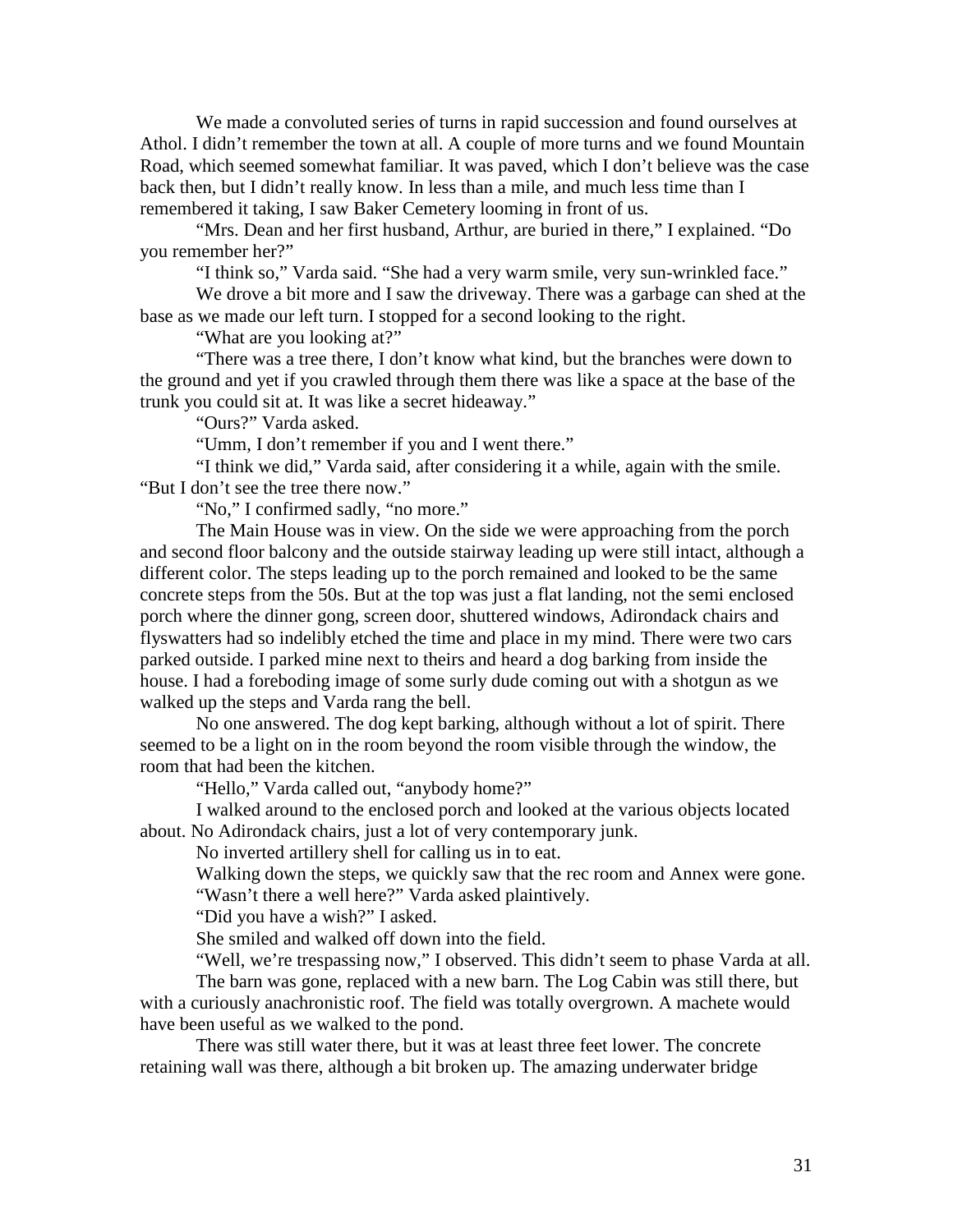seemed to be gone, although it was impossible to see under the water very far. There were no frogs anywhere to be found.

We walked up the hill to the New House. It had apparently been torn down and replaced with a mundane one-story dwelling.. The shuffleboard court next to it was almost complete faded and cracked. Varda stayed by the house looking at it for a while.

"That's not the same  $-$ "

"I know," she said.

We turned to go back to the car when we saw, under the tree, a swinging chair. Maybe it was in the same place, unlikely that it was the same swing, although it was in the Adirondack style. Varda walked over and sat down. She looked up at me and smiled and patted for me to join her.

I sat down and we sat in silence for one of those impossible to time moments. I was feeling quite disappointed, in Dean's, in myself for having expected anything else, and for having dragged Varda back here, for having dragged Varda back.

And then I felt her hand rest on mine.

"I'm really glad we came," she said.

# *Someday, somewhere, she will return*

 "I always wanted to join the Peace Corps," Varda said. "Plus, if you take a public service job, they forgive your student loan debt," she explained. "They need people to teach English. I could go to Korea and teach English there."

"Hmm," I interjected, not thinking she was particularly inviting comment.

"I am a magical princess," she noted, more to herself than to me.

 For the first time in our week together I heard hope. I realized I was really quite worried about her.

 We talked in the present tense. We chatted. We experienced the view. We sat in comfortable silence. I was happy to be there with here, sad that we would soon be saying goodbye. Varda 1957, whom I had so fervently hoped would come into much sharper focus when I first emailed her back in August, had instead begun to fade and recede. That hope was DOA as soon as I got back her answer. My previously vague but otherwise unsullied memory of her was now being crowded out by all she had shared with me, every Varda of every decade and every lover, every home and every discipline, every joy and every sorrow. She had become unfixed in time. She was not just that little girl on the bench, but everything she had been since.

 And I liked her. And I felt like I liked her.

My new/old friend.

A warm spot.

 When Varda had written me about 'heart-memory' and 'inner recognition' I happily embraced those images, or maybe more accurately, I embraced the language, without ever really buying into the concepts. But here, as we entered Massachusetts, I was totally comfortable with the notion that as hot as I had been that summer for those cobalt eyes peering out from those thick blond lashes, some other part of me was touching some other part of her. That's what my heart remembered. We were a good fit. If we had ever become lovers, it probably wouldn't have lasted a month. But being